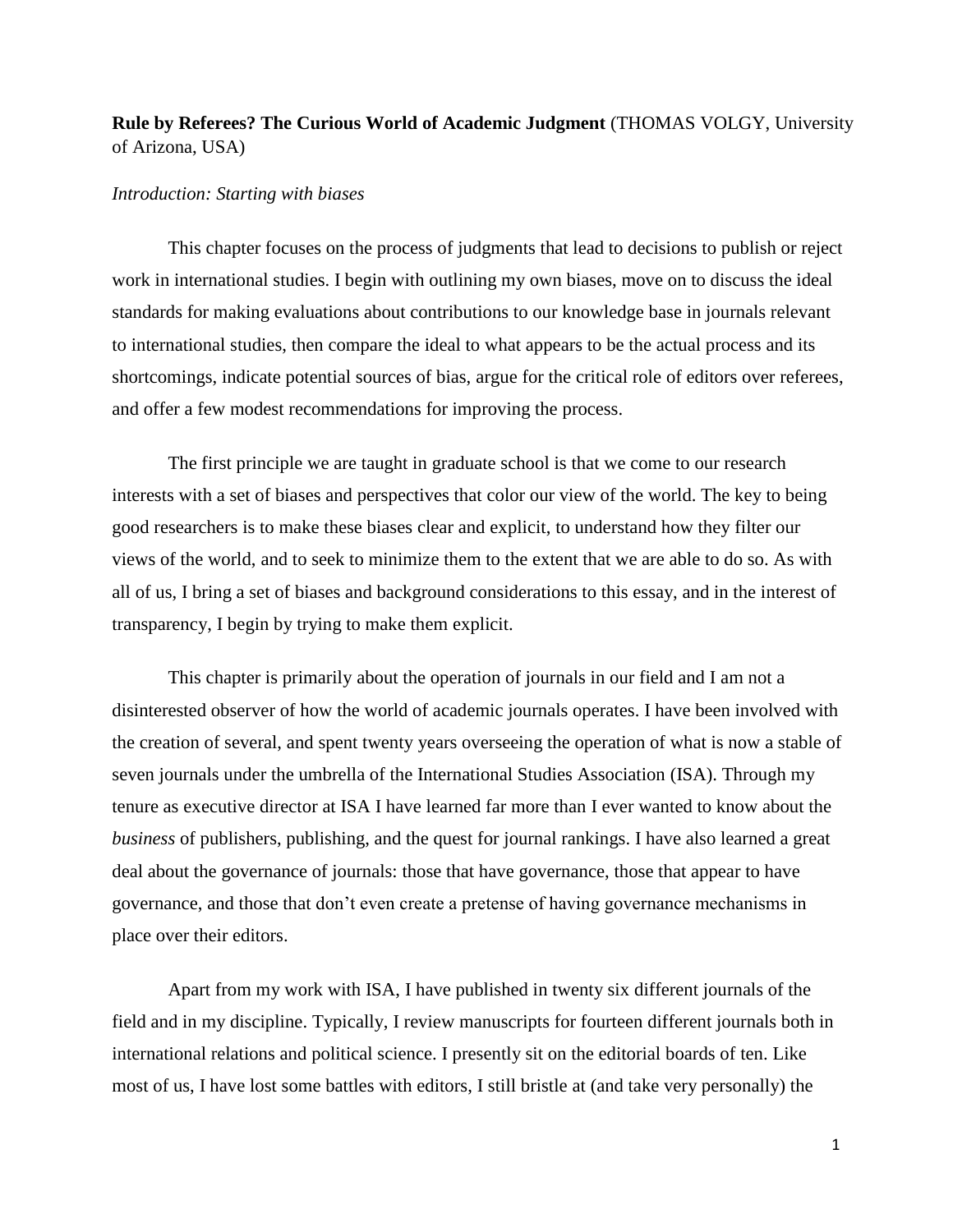occasional rejection letter—even after forty years in the business—and there are journals to which I never send manuscripts. I have much admiration for people who are willing to become journal editors, respect many of them, dislike three, and had pledged a long time ago that I would rather eat glass than become one.

The argument below is a simple one. Yes, there are substantial biases in the double blind review process we use in most of our journals. But, no, it isn't simply a "rule by referees"; the various stages of the process privilege editors at least as much as referees. Finally, the key to how much bias there likely exists depends on the quality and commitment of editors, the workload under which they labor, and the governance processes to which they are subjected.

# *Journals: what are we talking about?*

 $\overline{a}$ 

The world of academic journals is in ferment, due to challenges created by technology, the open access movement, changing resource capabilities of universities and institutional subscribers, the rapidly changing business models of publishers, $<sup>1</sup>$  and demands from academia to</sup> evaluate an ever growing number of (potential) faculty for hiring, promotion and tenure. Through all this turmoil though, the numbers of journals continue to proliferate. This point should come as no surprise for anyone who is a scholar and has an email address: we are constantly barraged by solicitors to submit manuscripts to a huge range of new journals none of us have ever heard anything about previously.

Focusing on the world of journals and the academic judgments they contain, we need to keep in mind the generic context: there is a tremendous variety of publications potentially available to scholars working in international relations  $(IR)$ . For instance, while Wikipedia<sup>2</sup> lists 53 "notable academic journals on international relations",<sup>3</sup> it notes that there are actually hundreds currently being published. The SCImago Journal and Country Rank portal, based on the Scopus database from Elsevier, lists no fewer than 390 different international relations journals of various

 $1$  When ISA sent out a request for proposals to publishers for its stable of journals, I reviewed sixteen different proposals containing sixteen different approaches to the future of the world of publishers. There appeared to be no agreement about that future and we received wildly different approaches to publishing journals. <sup>2</sup> Retrieved January 5, 2016 at [https://en.wikipedia.org/wiki/List\\_of\\_international\\_relations\\_journals](https://en.wikipedia.org/wiki/List_of_international_relations_journals)

 $3$  The selection process for "notable academic" journals is not revealed. It does include as a main IR journal the *Michigan Journal of Political Science*, which publishes undergraduate papers.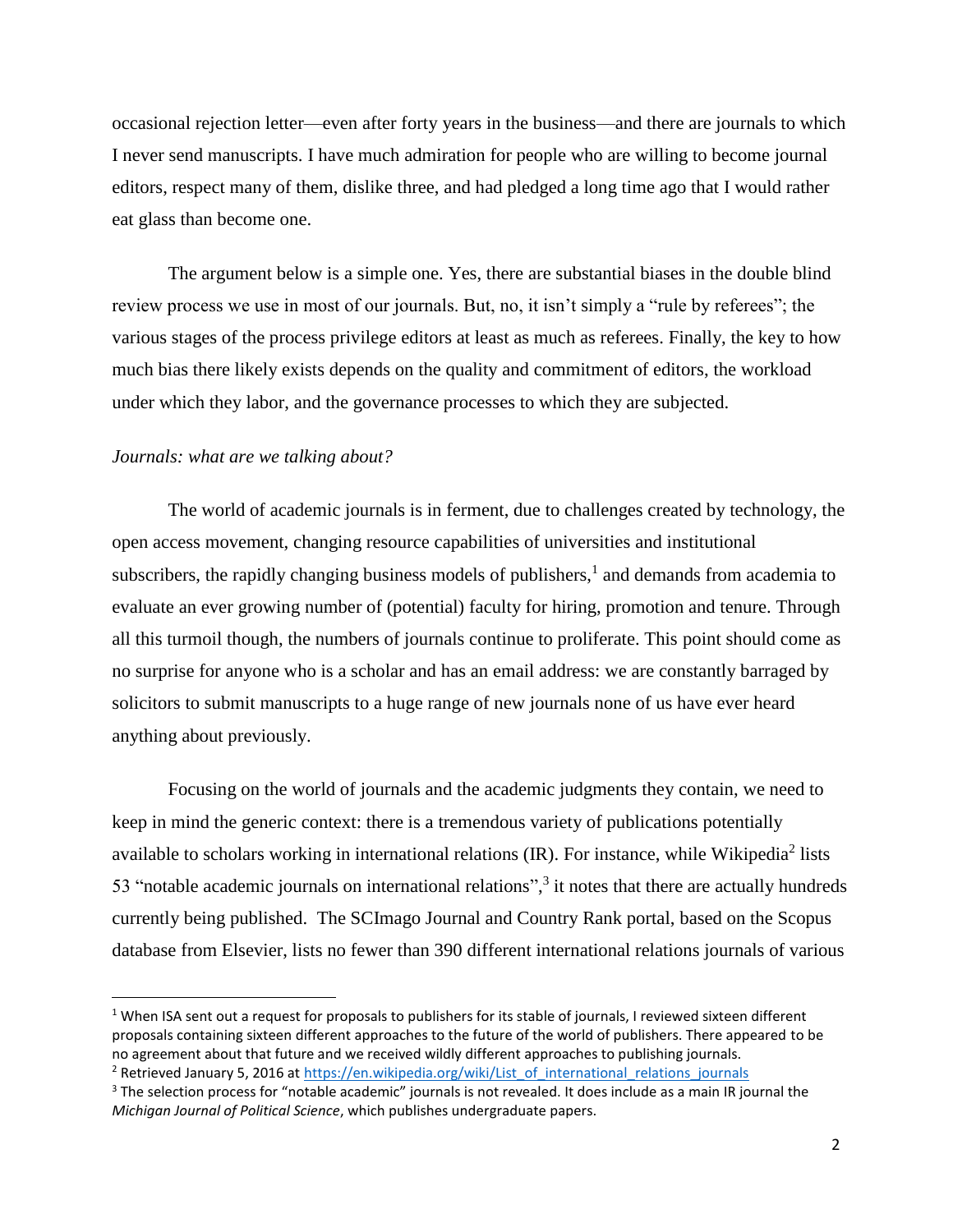utility.<sup>4</sup> Most, but far from all of these are peer-reviewed, while fewer likely follow a doubleblind review process.<sup>5</sup> Further, while these compilations list some, they do not include all the additional journals that carry a discipline (political science, history, sociology, economics, law, etc.) or area studies focus that may accept work on international relations. Including those publications may increase the potential pool of journals relevant to IR scholars to as many as 500 different publications.<sup>6</sup>

| Year           | 2014 $(TRIPS)^7$                         | 2014 (Citation Index) $8$                 | Google Scholar                            |
|----------------|------------------------------------------|-------------------------------------------|-------------------------------------------|
|                | <b>Journal</b>                           | <b>Journal</b>                            | <b>Journal</b>                            |
| $\mathbf{1}$   | <b>International Organization</b>        | <b>International Organization</b>         | <b>Foreign Affairs</b>                    |
| $\overline{2}$ | Foreign Affairs                          | <b>World Politics</b>                     | J of Peace Research                       |
| 3              | <b>International Security</b>            | <b>International Security</b>             | International Organization                |
| 4              | <b>International Studies Quarterly</b>   | J of Peace Research                       | J of Conflict Resolution                  |
| 5              | <b>World Politics</b>                    | J of Conflict Resolution                  | <b>International Affairs</b>              |
| 6              | European Journal of Int'l Relations      | European J of International Relations     | <b>International Studies Quarterly</b>    |
| 7              | <b>American Political Science Review</b> | <b>International Studies Quarterly</b>    | Journal of Democracy                      |
| 8              | Foreign Policy                           | <b>Security Dialogue</b>                  | European J of International Relations     |
| 9              | Journal of Conflict Resolution           | <b>Foreign Affairs</b>                    | Third World Quarterly                     |
| 10             | American Journal of Political Science    | Review of International Political Economy | <b>World Politics</b>                     |
| 11             | <b>Review of International Studies</b>   | J of Common Market Studies                | <b>Security Dialogue</b>                  |
| 12             | <b>International Affairs</b>             | Review of International Organizations     | Review of International Studies           |
| 13             | Millennium                               | <b>International Theory</b>               | The Washington Quarterly                  |
| 14             | <b>Security Studies</b>                  | <b>International Political Sociology</b>  | <b>International Studies Review</b>       |
| 15             | Journal of Peace Research                | Chinese Journal of International Politics | Journal of European Studies               |
| 16             | Review of International Political        | Conflict Management and Peace Science     | <b>International Studies Perspectives</b> |
|                | Economy                                  |                                           |                                           |
| 17             | <b>International Relations</b>           | British J. of Politics and IR             | The Pacific Review                        |
| 18             | <b>International Studies Review</b>      | Review of World Economics                 | Millennium                                |

#### **Table 1. Comparison of TRIP survey with Thompson citation index and Google scholar rankings.**

<sup>4</sup> Retrieved January 5, 2016 at<http://www.scimagojr.com/journalrank.php?category=3320>

<sup>&</sup>lt;sup>5</sup> Excluded from the discussion are online journals that require scholars to pay for the evaluation and publication of their manuscripts. Fortunately, as noted below, none of those publications are listed as having a high citation rate, nor are any listed among those considered to be of high quality.

 $6$  Excluded are law school journals which may entertain a variety of manuscripts on topics in international relations,

but the structure of these law journals (typically staffed by law students) differ from the journals discussed below.  $7$  Responses to question asking respondent to identify the top four journals in the field that have the greatest influence on the way IR scholars think about international relations.

<sup>&</sup>lt;sup>8</sup> Thomson citation rankings, based on five year average, for 86 IR journals only (excludes political science journals).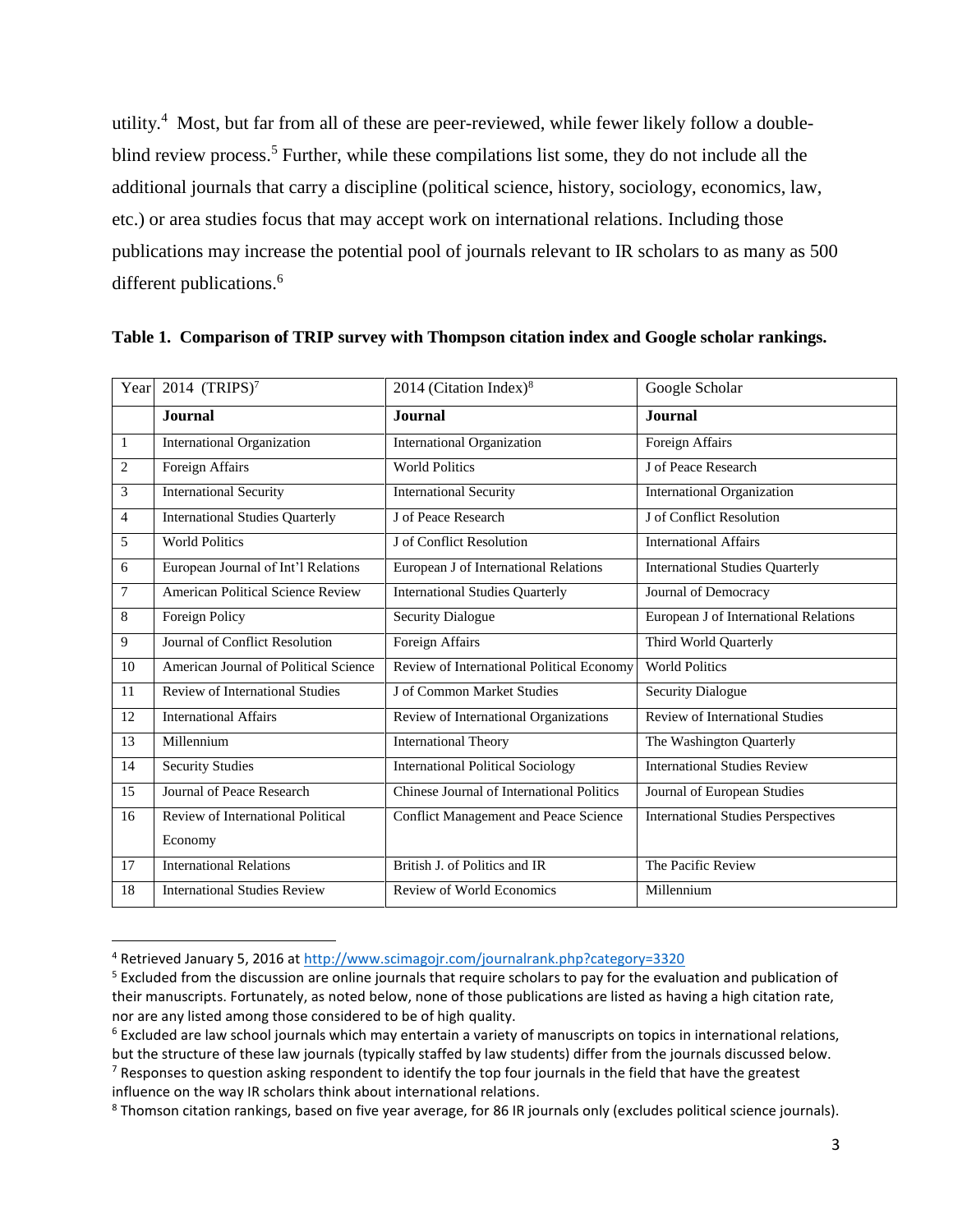| 10 | Survival          | World Economy             | Ethics & International<br>Affairs |
|----|-------------------|---------------------------|-----------------------------------|
| 20 | Global Governance | International Interaction | Global Governance                 |

Of course journal quality is quite different from the quantity of published journals focusing on IR, and an entirely different chapter could be written over the controversies involving measurement of quality publications. Citation indexes constitute one plausible strategy for assessing the impact of a journal, albeit fraught with substantial validity problems.<sup>9</sup> Alternatively, publishers can assess how often their publications are being downloaded and/or accessed online, and this approach may lie at the heart of Google Scholar rankings<sup>10</sup> of journals. Still another strategy is to ask members of the global academic IR community about the most valuable journals in the field (e.g. the TRIPS survey). The latest available outcome from such a survey,  $^{11}$  listing the top twenty journals preferred by IR scholars from thirty two different countries is noted in Table 1, and accompanied by both the Thomson citation index and the Google Scholar index for comparison.

Note that the methodologies for inclusion differ across the three sources and not all of the journals listed meet the criteria of requiring a double-blind process for manuscript acceptance (e.g. *Foreign Policy* and *Foreign Affairs*). Nevertheless, and despite the extent of theoretical and methodological conflicts spanning the scholarly IR community, and despite the difficulty in identifying what constitutes high quality journals in the field, and given the numbers of journals being published, there is a remarkable amount of agreement across the three sources displayed in Table 1. Much of the variation occurs over criteria for inclusion, as the Thomson citation index here is confined to IR journals only. Were we to include political science journals with substantial IR content, many of the differences would be eliminated. Only a small handful of journals stand out as unique classifications across the very top journals (*Security Dialogue* in the Thomson Index, *Third World Quarterly* and *Journal of Democracy* in Google Scholar). Primary dissension is over differences in rankings, and at the bottom of the respective ladders.

 $\overline{a}$ 

<sup>&</sup>lt;sup>9</sup> One common strategy for editors is to ask, beg, or request authors to cite previous publications from their journals. Another involves media blitz strategies by some publishers. <sup>10</sup> Retrieved January 4, 2016 at

[https://scholar.google.com/citations?view\\_op=top\\_venues&hl=en&vq=soc\\_diplomacyinternationalrelations](https://scholar.google.com/citations?view_op=top_venues&hl=en&vq=soc_diplomacyinternationalrelations) <sup>11</sup> Retrieved January 5, 2016 a[t https://trip.wm.edu](https://trip.wm.edu/) along with additional data from TRIPS, courtesy of Michael Tierney. The survey's respondents identified no fewer than 228 journals of high interest.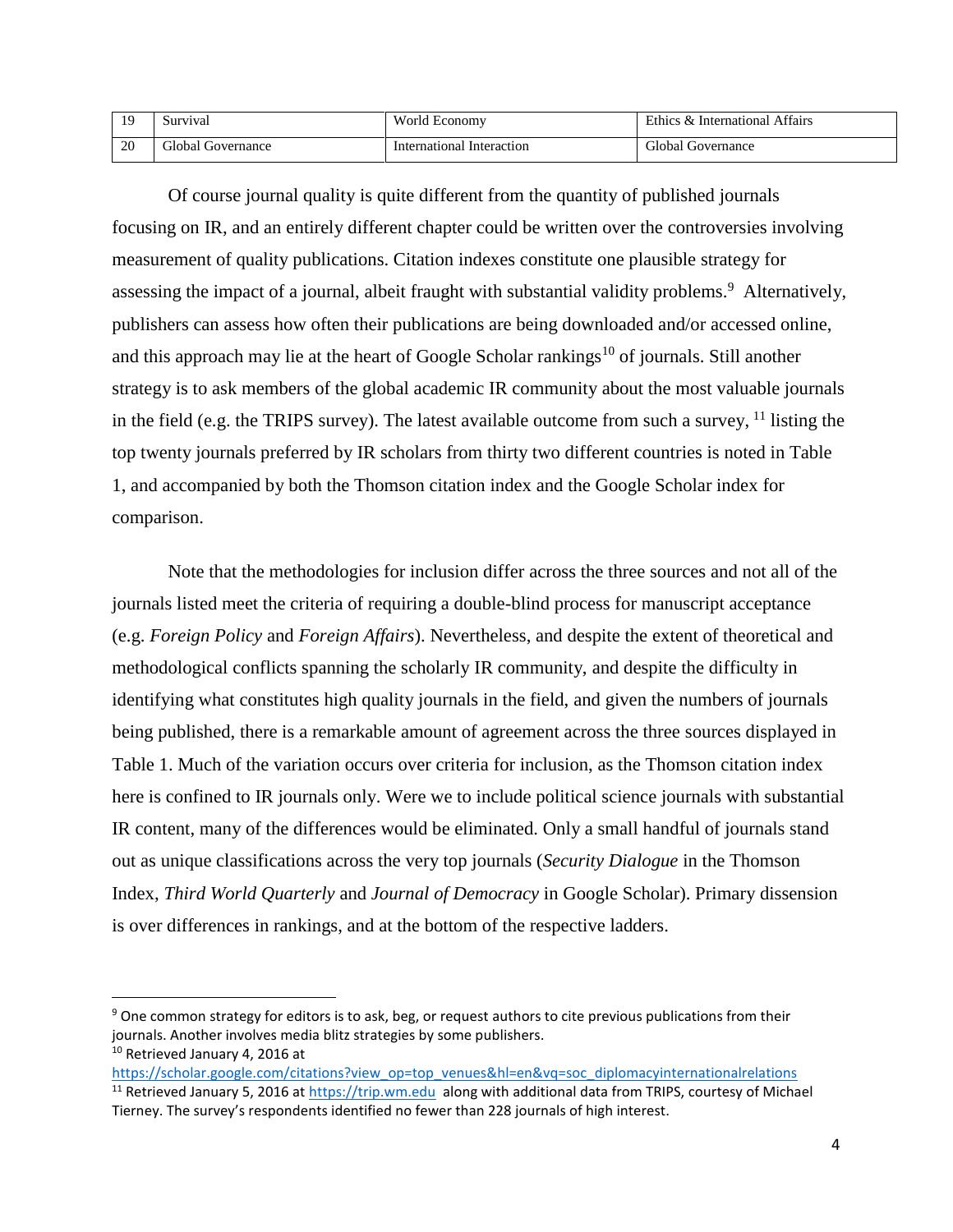The discussion that follows is based primarily on experiences with the journals that are identified as highly ranked in the field. As I had noted above, I fully recognize that these journals do not necessarily represent the range of journals available to scholars, and that in all likelihood the list carries its own biases, privileging certain types of publications over others. Nevertheless, I focus on them for two reasons. First, both citation data and self-identification (through the TRIPS surveys) indicate their salience for scholars. Second, it may be plausible to be familiar with all of the hundreds of journals "out there", but I lack that familiarity and I suspect that few do. Given the limited information we have available regarding the inner workings of journal editors and reviewers, expanding this discussion outside of the so-called top journals would only lead me into even greater guesswork than otherwise.

### *Journals: how are manuscripts processed and judged?*

l

The process of exercising judgment over the value of submitted manuscripts to journals has remained relative stable over several decades, at least for the most widely cited and respected journals in IR. I describe below the ideal standard<sup>12</sup> for this process, and then sketch out the less than ideal version in practice. In doing so, I seek to show that it isn't just referees who make the critical judgments, but that the involvement of and the directions projected by editors are at least as crucial to the evaluation and outcome for submitted manuscripts as are those of the referees.

The ideal version of manuscript reviews and the accompanying acceptance/rejection process, with minor changes, has remained much the same for nearly half a century. Depending on the size of the editorial team and the volume of manuscripts being received, the journal editor—along with associate editors and managing editors—process incoming manuscripts according to the following steps that are—in principle—designed to create a) a critical, impartial assessment of the quality of the work, regardless of who the submitting author may be; b) spread the responsibility across reviewers who provide evaluation across a diverse orientation to the field or the discipline; c) cumulatively, between reviewers and editors, provide quality feedback

 $12$  The "ideal" version of manuscript reviewing and judgment I sketch out below is a compilation based on a) my summary of the standards publicly identified by journal editors in the field; b) my experience on ten different editorial boards routinely briefed by editors; and c) my role in helping to create oversight for seven different ISA journals, including extensive discussion with leading publishers (both in North America and Europe, but restricted to publishers on those continents) about the criteria they wish to have editors use.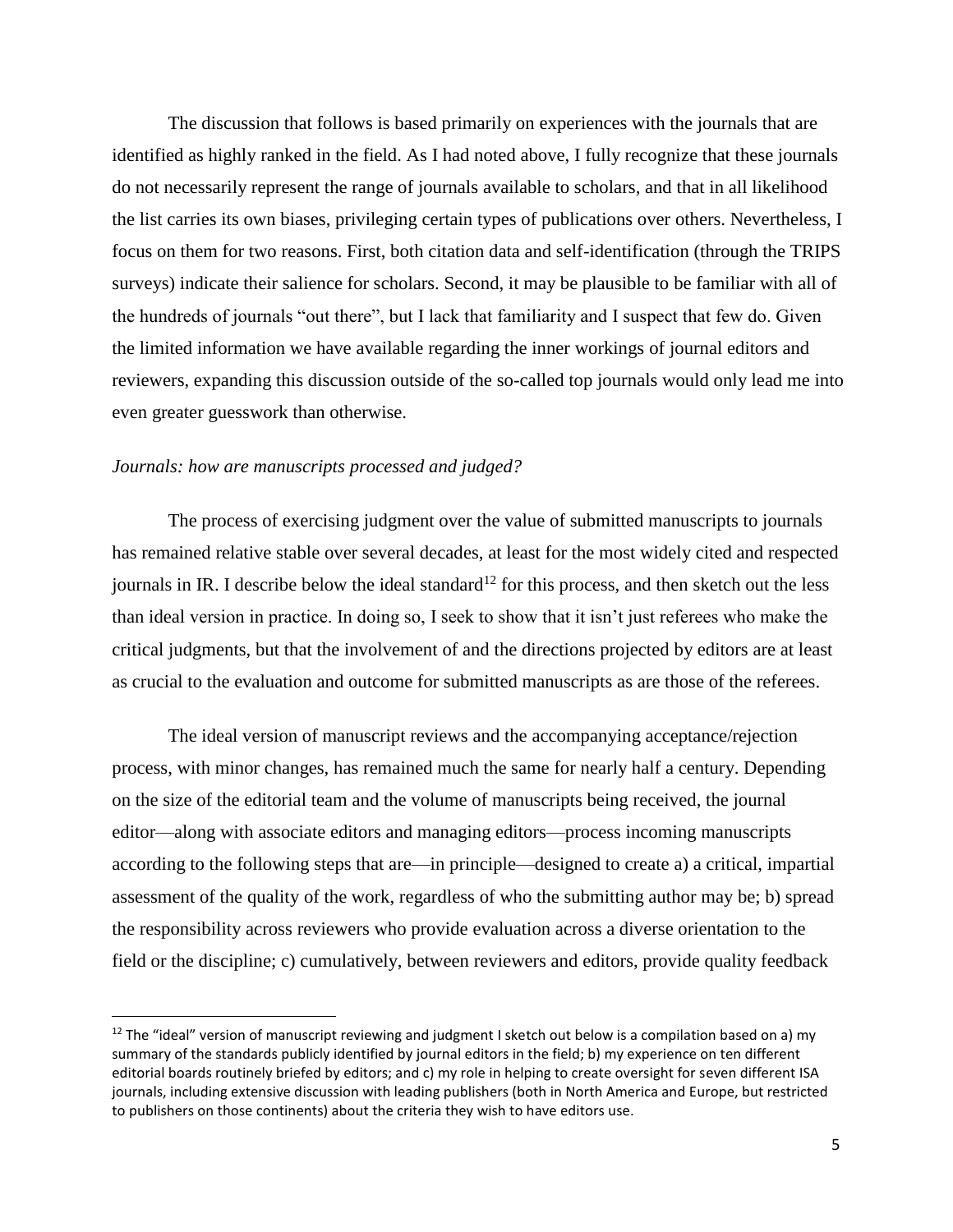to authors, whether or not the manuscript is ultimately accepted; and d) to insure fairness, the process unfolds under a double-blind methodology,  $13$  as both the reviewers and the submitting authors remain anonymous.

The steps required to ensure these objectives involve:

- 1) A cleaning of the original manuscript to ensure that anonymity of the authors is maintained.
- 2) An initial editorial judgment (desk rejection) regarding whether or not the manuscript is "appropriate" for review. Ideally, desk rejects occur for one of three reasons. First, in cases when the journal specializes in a specific subject (e.g. regional studies, conflict processes, etc.) the manuscript simply may not address the journal's subject focus sufficiently, the author is so informed, and perhaps the editor may suggest an alternative outlet for the author. Second, an initial determination may be made that the manuscript is of such low quality that it is not worth troubling outside reviewers. Editors encounter numerous manuscripts stemming from undergraduate term papers or incoherent ramblings of angry authors, unsuited to a scholarly journal. Third, in non-specialized journals of the field the editor may make a decision (although sometimes this is left to the reviewers) as to whether or not the subject matter and the findings would be of interest to those readers who do not specialize in the area.
- 3) Assuming the manuscript survives the "desk rejection" step, the manuscript is sent out to several reviewers (typically three). Ideally, the manuscript is sent to potential reviewers who have demonstrated expertise in the subject, are willing and the able to provide close scrutiny of manuscripts, and would likely provide insightful commentary regarding not only whether or not a particular work is worthy of publication, but as well the circumstances (revise and resubmit) under which it could be accepted.

 $\overline{a}$ 

 $13$  I have no evidence regarding when the double-blind review process became the gold standard in our field. However, both international relations journals (e.g. *International Studies Quarterly*) and political science journals publishing international relations materials (e.g. *American Journal of Political Science*) have practiced a doubleblind review process for at least the last half century.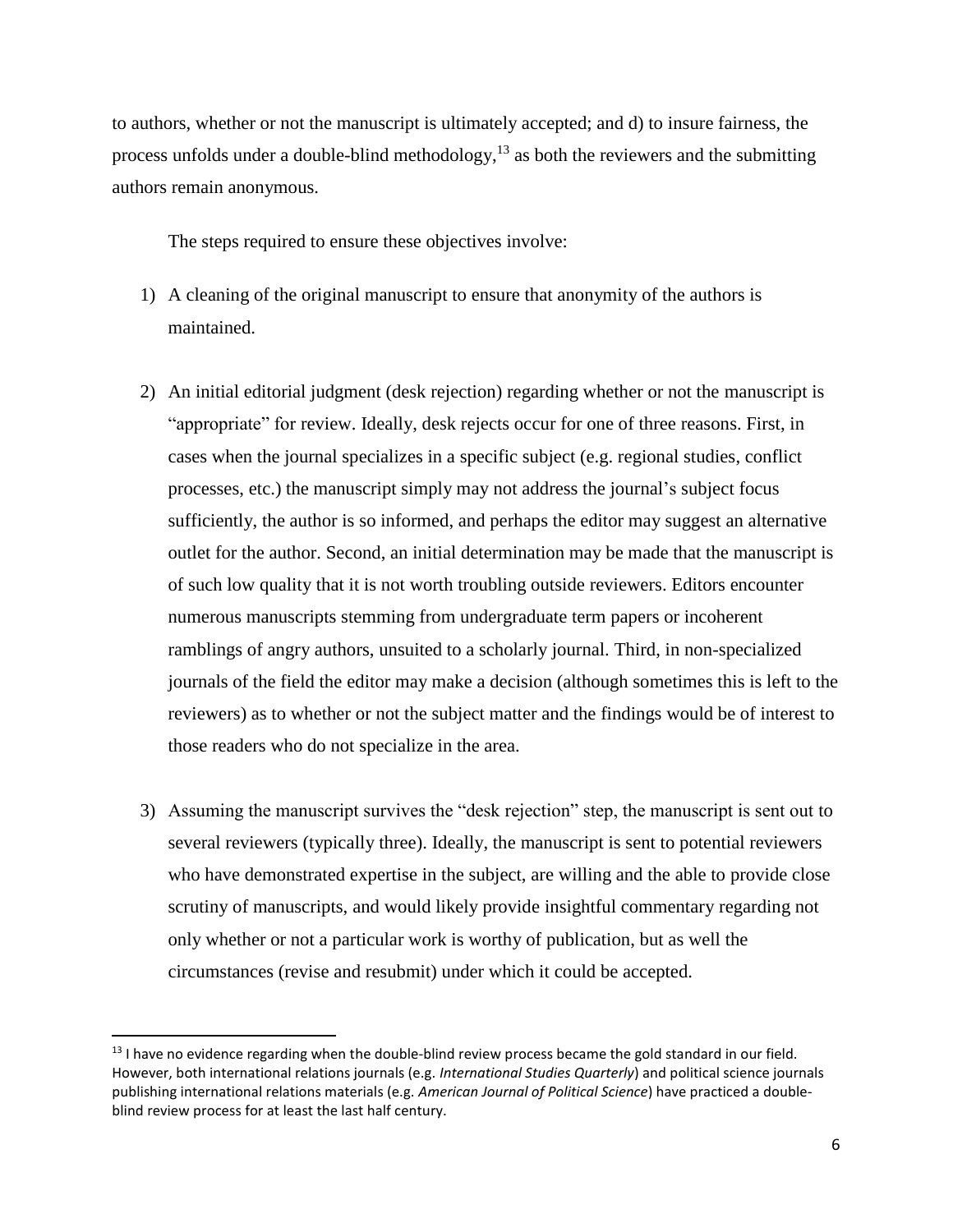- 4) After the external reviews are concluded, the comments are then returned to the editor who reads them carefully, seeks to identify from the reviews the strengths and weakness of the work, and then opts on the basis of the reviews and her knowledge of the field to a) reject the manuscript; b) grant it a revise and resubmit (R and R) status along the lines spelled out in the judgment letter; or c) accept the manuscript as is, subject to minor stylistics changes. In our ideal world, when all three outside reviewers recommend acceptance or rejection, the editor concurs. When there is conflict across the reviewers, as is likely to be the case in many instances, editorial discretion substantially increases: the editor carefully evaluates the nature of the conflicts, makes an estimate as to whether the issues raised can be addressed successfully by the authors, and then decides whether or not to grant the manuscript an R and R status. The letter identifying the conditions for R and R becomes an implicit contract between the journal and the submitting authors, specifying hurdles that need to be met and criteria by which the changes will be evaluated. Once the R and R is resubmitted, it typically will go back to one or more of the original reviewers for reconsideration. In order to maintain transparency, the external reviewers are copied on each other's comments and the final judgment of the editor. This last point is a standard practice for both ISA's journals and for most other for which I have reviewed. I don't know however if all journals noted in Table 1 follow this procedure but it is a critical step to insure transparency and minimize editorial bias.
- 5) Once manuscripts have been accepted, those utilizing quantitative, "large N" based research designs are requested/required to have all replication materials (including the data and the statistical command files) made publicly available.

# *Journal evaluations: reality confronting the ideal<sup>14</sup>*

l

The five steps I note above constitute the "gold standard" for journals. However, from the standpoint of both editors and authors, they have become increasingly problematic, and

<sup>&</sup>lt;sup>14</sup> I am grateful for two former editors from our top ten journals who provided very helpful feedback for this discussion.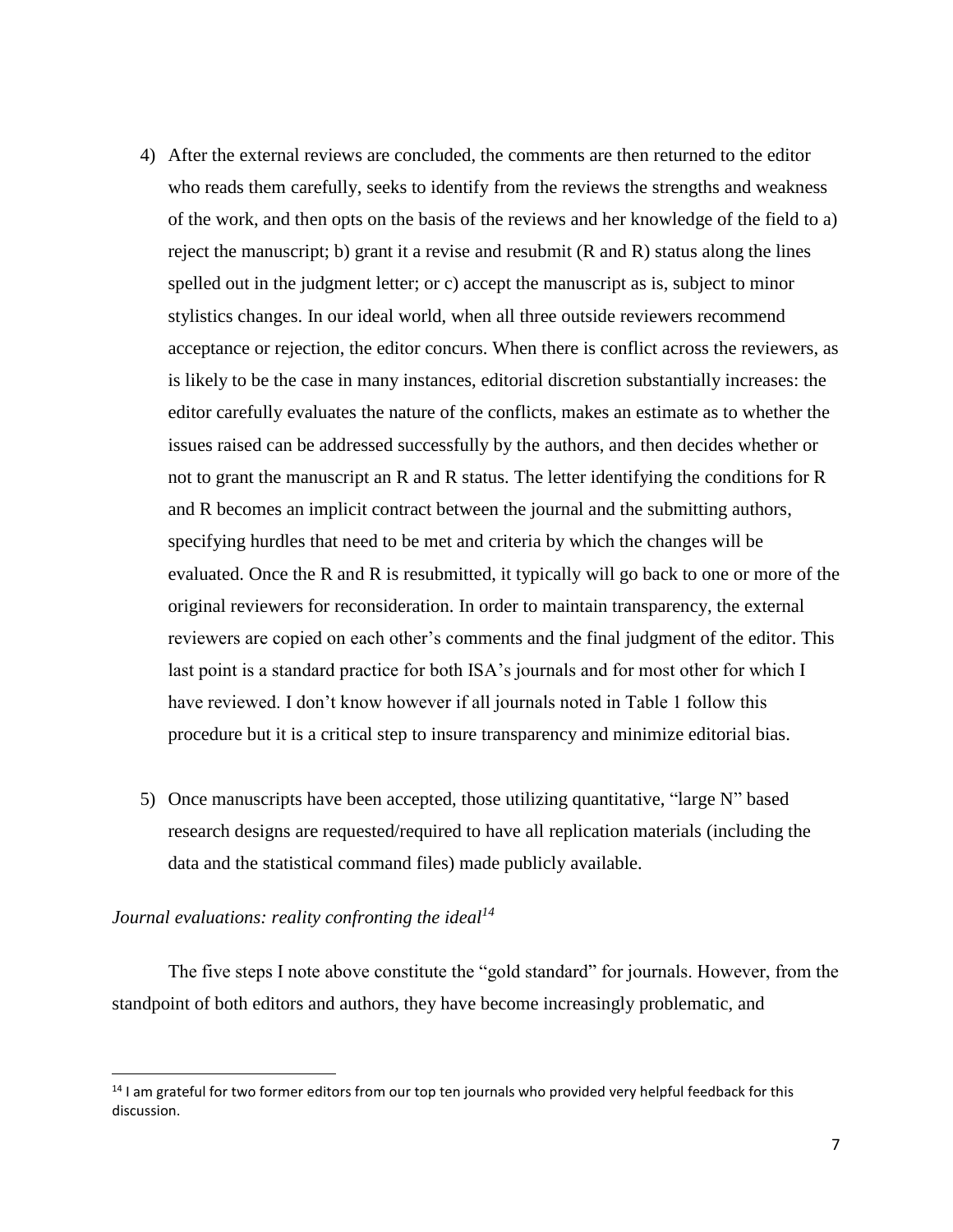conformance to them varies greatly across journals. I describe below some of the challenges involved with each of these steps.

*Maintaining author anonymity*: There are at least two issues with living up to this standard. First, there actually is no anonymity between author and the editor who is able to desk reject, or decides which reviewers will read the manuscript. We assume that editors don't cheat: they are as objective with successful scholars as they are with aspiring ones, and do not provide an easier road to colleagues and friends than contemporaries with whom they have intellectual (or personal) issues or conflicts. That's a large assumption to make, and hopefully the process that governs the selection of editors weeds out those most likely to personalize these judgments. Neither I nor anyone else I've ever talked to about this problem has had a sliver more than distant, anecdotal evidence to indicate the size of this problem, although it appears to be concentrated in certain journals that lack broad and transparent governance mechanisms.

The second problem is more recent, and partly due to the nature of evolving technology: Most of us engage not in a single piece of research but in a larger research program. Furthermore, the manuscripts we submit have been typically part of a larger vetting process through the submission of the work to a variety of audiences (workshops, panels at conventions, invited presentations, etc.). It takes very little effort today to find the likely author of an anonymous manuscript by Googling the title, or key phrases associated with the subject of the manuscript. If the reviewer is an expert in the area, it is also likely that she would have seen a prior iteration of the submitted work at a conference or workshop anyway. This problem is particularly vexing in areas where the number of scholars producing work is limited.<sup>15</sup> In my discussion with dozens of journal reviewers I've raised this issue repeatedly and I estimate that the reviewers were confident about the real identity of more than half of the "anonymous" authors. Of course what becomes more problematic to estimate is the extent to which such "knowledge" impacts—either negatively or positive—on referee judgement. Some experimental work conducted in another discipline indicates that it has a substantial impact as reviewers (and perhaps editors?) are more supportive of prestigious colleagues and those working in prestigious

<sup>&</sup>lt;sup>15</sup> For instance, I work on status issues in international politics. There are roughly ten to fifteen people who are presently producing scholarship in this area. Unless they are brand new to the subject, when I read an "anonymous" manuscript on status, I can easily identify the author from the writing style and research approach.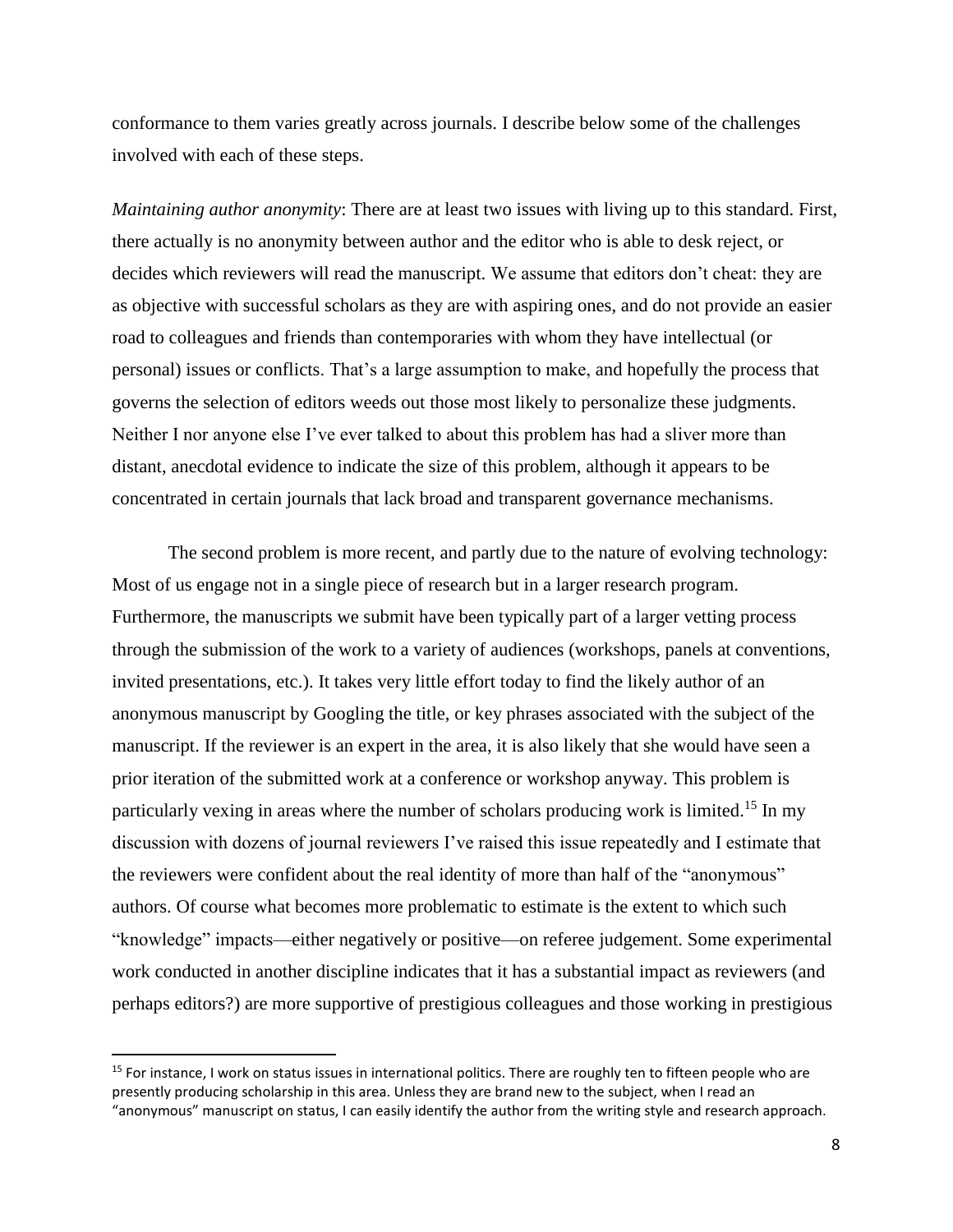institutions (Suls and Martin 2016, Peters and Ceci 1982). What is obvious is that the fraying of one part of the double blind process substantially increases the *opportunity* for biased evaluations on the part of the gatekeepers.

*Desk Rejection*: This is far from a trivial issue. Desk rejection rates range from fifteen to as high as nearly fifty percent of submitted manuscripts across journals, and even across different editorial teams of the same journal. The worry here is that individual editorial bias—toward the submitted author, or toward a particular theoretical or methodological approach—is unchecked by anonymous reviewers. Increasingly, most IR journals use not one but a team of "editors" and they typically discuss these manuscripts among them before desk rejecting (unless the volume of incoming manuscripts is too high). Such group decision making could minimize individual bias, but that assumes that the editorial team is highly diverse both theoretically and methodologically.

A high desk rejection rate is not necessarily an indication of bias: some journals are more likely to receive manuscripts that are inappropriate than others. *Foreign Policy Analysis*, for instance, receives numerous manuscripts that are policy statements rather than academic research. Some journals specify theoretical orientation (e.g., *International Political Sociology*), subject matter focus (e.g., *Global Governance*), or both subject and methodological preference (e.g., *International Interactions*). Rejection of submitted manuscripts for failure to meet the writ of the journal does not constitute bias (as long as there are numerous other journals where the author can submit). However, roughly half of the journals on the top twenty list in Table 1 do not explicitly specialize in one theoretical orientation, or subject, or methodology. High desk rejection rates could be more suspect in these cases.

However, it would be patently unfair to argue editorial bias even in these cases of high desk rejection rates simply on the basis of the percentage of manuscripts turned away. The real question they raise revolve around governance issues of journals. Is there oversight on editorial judgement and if so, is that oversight rigorous and itself impartial? One suggestion presently circulating among several editorial boards is to conduct systematic audits of desk rejects in order to probe for substantive, methodological, or theoretical bias.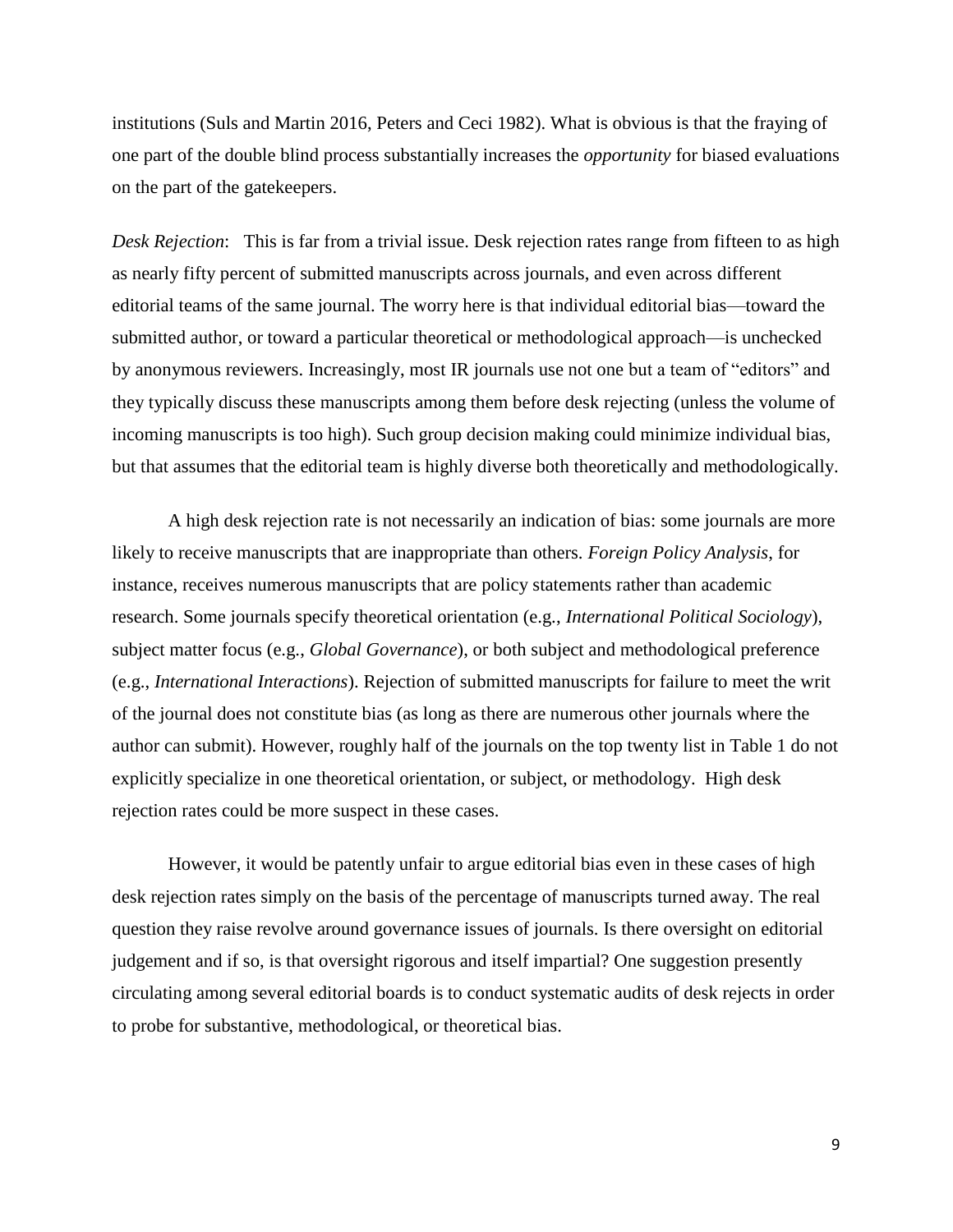The issue of high desk rejection rates, and the subsequent biases it may produce is not a problem that will likely disappear in the near future. Particularly in the case of high quality journals reflected in Table 1, the volume of manuscript submission will continue to grow, taxing the resources of editorial teams, both with respect to available reviewers and the follow-up required by the team after the reviewers have submitted their analyses. Desk rejects become a tempting alternative to short-cut these resource problems, even if there is little explicit bias in evaluation by the editor. When such pressures also combine with our normal biases, this initial gate-keeping responsibility by editorial teams can create substantial distortions in what (and who) gets published.

*Referee Reviews*: In an ideal world, the editor selects three reviewers, perhaps two with specialization in the appropriate subject matter and a third who views the manuscript as an outsider to the subject, but well acquainted with the field's work and various research designs. In practice, generating the appropriate reviewers is an arduous, difficult practice, requiring creativity<sup>16</sup> and enormous patience on part of the editors. For high quality journals, the huge number of submissions place an enormous amount of stress not only on the editor but also on the potential pool of reviewers. It is not atypical in these cases for editors to solicit up to a dozen or more potential reviewers for a single manuscript before they can find two or three willing to take up the task, and to provide reviews in a timely manner. <sup>17</sup>

The next time we get angry at an editor for a horrible review, consider the numbers: a high quality journal may send out 500 to 700 manuscripts a year for review. In such circumstances, the journal may need to rely on a stable of some 1,000 reviewers annually in

 $\overline{a}$ 

 $16$  Two proposals that have been discussed by editors in order to increase the pool of reviewers includes: 1) creating a common pool across journals of reviewers whose history is consistent with providing quality reviews and responses in a timely manner; 2) creating a "wall of shame" that would list people who publish in a journal but refuse to review manuscripts, or agree to do so but fail to fulfill the commitment. A third, providing a token payment for reviews, has also been tried but does not seem to work outside of the discipline of economics. <sup>17</sup> On one particular manuscript, focused on a mainstream IR subject, I was the thirteenth person asked by the editor. For a discussion of "reviewer fatigue" and other effects on reviewers, see Breuning et al., 2015. In the survey of APSR reviewers, 58 percent of IR scholars asked to review manuscripts agreed to do so; however, among those that actually agreed to review, nearly 23 percent failed to complete their reviews, suggesting that if APSR reviewers are typical, substantially less than half of international relations scholars approached produce actual reviews (Breuning et al., 2015).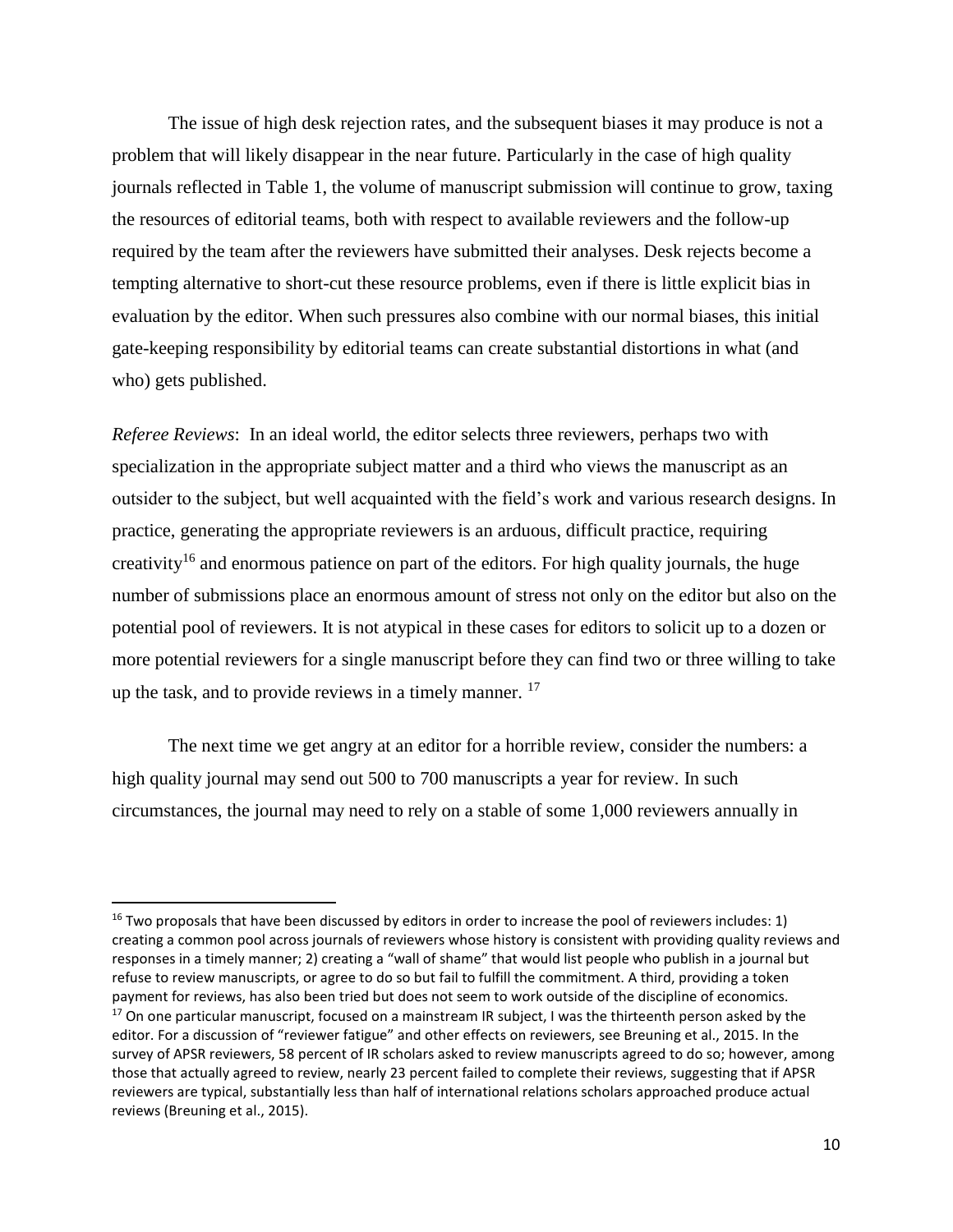order to generate judgments that are both timely and constructive.<sup>18</sup> Making this situation far worse is the fact that there are hundreds of peer reviewed journals, all seeking quality external reviewers, and likely competing for the same 1,0000 reviewers. Good editors are on a constant hunt for increasing the stable of potential reviewers, searching for those presenting valuable papers at conferences, collaborating with editors of other journals, identifying those with successful publications in journals, finding colleagues who are willing to make referrals, etc.

The editorial team needs to search for reviewers who: a) are well acquainted with the subject, the literature around the subject, and the method of evidence being used; b) are willing to assess the manuscript and respond with commentary and critique in a timely manner; <sup>19</sup> and c) are willing to entertain perspectives…both theoretical orientations and methodological approaches…with which they may not be comfortable. These are three of the most important drivers of reviewer bias: relative ignorance, laziness, and most important, keeping an open mind regarding approaches to research that differ from one's own. Of the three, clearly the third represents the most destructive impediment to publishing creative scholarship. Every author who seeks to create innovative perspectives, or, bridges across theoretical chasms or approaches to empirical evidence, runs the risk of alienating reviewers on all sides. Relying on editors to find the reviewers needed to provide a fair and thorough analysis of such works is a substantial exercise in optimism. One colleague who recently published a piece that integrated two theoretical traditions typically at war with each other, and employed quantitative analysis in a theoretical tradition that rejects the value of such evidence, noted that it took ten years and several different journals before he found an editor who was able and willing to identify three reviewers that were both knowledgeable and sufficiently open-minded to create a fair evaluation of the manuscript.

<sup>18</sup> The latest annual report for the *International Studies Review* indicates that it approached 1,221 potential reviewers in order to generate 521 positive responses for evaluating 190 submissions that were not desk rejected. For the same time frame, the *International Studies Quarterly* called on 1,680 reviewers, and generated 1,022 for 351 manuscripts that survived desk rejection (Source: annual journal reports, available at http://www.isanet.org/Publications).

<sup>&</sup>lt;sup>19</sup> Scholars need feedback on their work in a timely manner. For instance, the International Studies Association asks its seven editorial teams to generate turnaround times for submitted manuscripts at around eight weeks or less.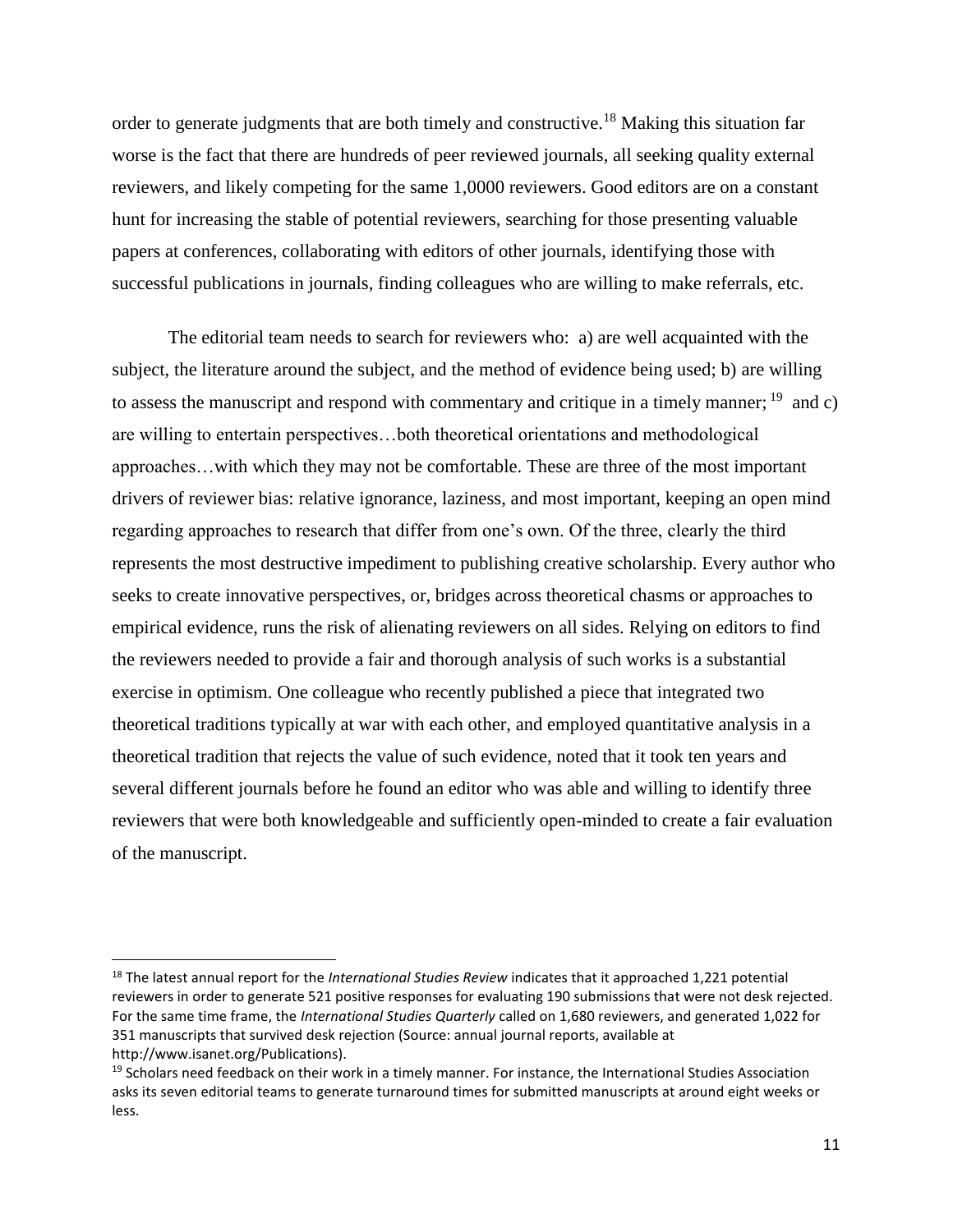What motivates reviewers to engage in high quality reviews? I am aware of no systematic research that has been done on assessing reviewers' motivations to produce quality reviews in our field,<sup>20</sup> so this is mostly an impressionistic assessment, based on unscientific samples and discussions with colleagues. Nevertheless, I conclude from those discussions that given reviewers' central role in the process of knowledge production, a pessimist may worry that the range of motivations appears to be dominated overwhelmingly by altruistic drives. I've found that scholars are willing to spend their time<sup>21</sup> and energies doing reviews from a sense of selfesteem, responsibility to the academy, a desire to enhance knowledge in the field, and occasionally from learning through reviewing. Despite their central roles in a process that ultimately creates substantial tangible consequences for others,  $^{22}$  the tangible benefits they may derive from participation are minimal,  $^{23}$  or negative<sup>24</sup> for the profession, or non-existent.

What's an editor to do under the circumstances? Besides working hard, cajoling, begging, and threatening, some editors take necessary short-cuts, leading to potential additional bias in the judgments about submitted manuscripts. Some reviewers are chosen who are unknown quantities<sup>25</sup> and some of them turn back reviews of the type we have all experienced: cursory reading of the manuscript that misses the point entirely, or makes incorrect judgments about the literature, the theory, or even the empirics at play. When the second reviewer<sup>26</sup> quarrels with the

<sup>&</sup>lt;sup>20</sup> For a recent survey of reviewers in political science, see Diupe (2015).

<sup>&</sup>lt;sup>21</sup> A high quality review of a complex manuscript, resulting in several pages of commentary to the editor and the submitting author, may well take up to 15-20 hours of one's time, time that could have been spent on one's additional research, on teaching responsibilities, public outreach, or consulting that results in actual additional remuneration.

<sup>&</sup>lt;sup>22</sup> Publishers are financially invested in their packages of journals, especially through institutional subscriptions and downloads; for young scholars, publications determine their access to the job market; promotion and tenure decisions are critically impacted by numbers as well as quality of publications; editors' reputations may revolve around success stemming from the journal's rankings.

 $23$  For instance, recognition by the journal in a long list of reviewers, and placement of participation on one's resume. Some publishers provide "discounts" to their journals or books for reviewers but typically both the journals and the books are available through their university affiliations.

<sup>&</sup>lt;sup>24</sup> Preserving one's own work in the literature by vetoing manuscripts questioning it, or, forcing authors to quote one's work (e.g., see Glass, 2000 as comedic relief on this point).

<sup>&</sup>lt;sup>25</sup> Several major journals rely on reviewer pools that include all those who had manuscripts accepted at the journal. I am aware of two different cases when graduate students, who were second or third authors on an accepted manuscript were asked to review submissions that came from leading scholars in the field. While there is no reason why graduate students could not review manuscripts, in these two cases, both students felt that to "make their reputations" they had to demonstrate toughness by finding reasons to reject the manuscript. <sup>26</sup> To deal with the issue of too many manuscripts and too few reviewers, some editors stop at two outside referees and don't invoke a third unless absolutely necessary.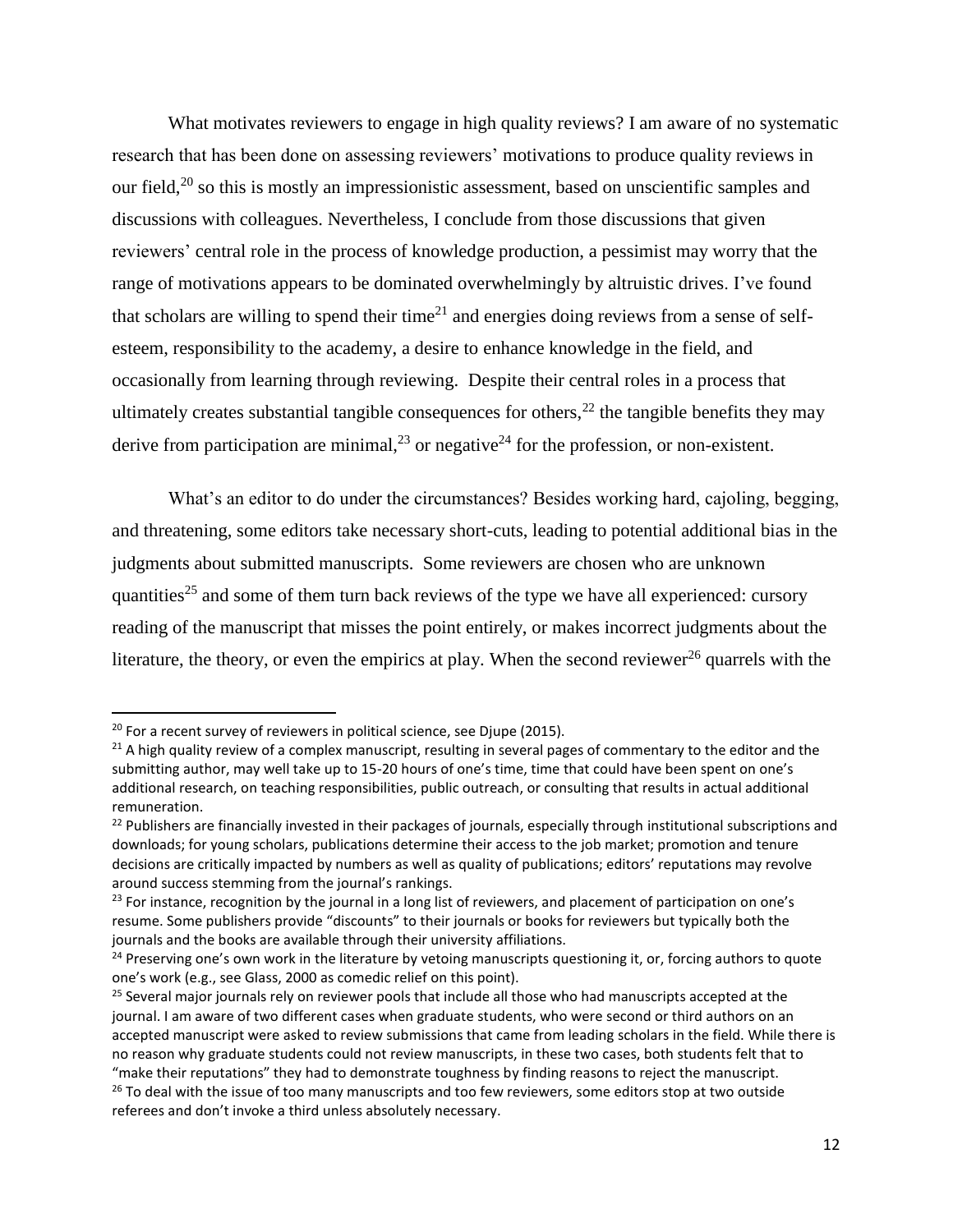submitting author's approach to the subject, the result is predictable. Some authors will strongly contest these reviews and there are many editors who recognize the problem and engage in what is euphemistically referred to as "re-review". Others, partly under the weight of their heavy workloads simply refuse to budge and turn down the manuscript, especially if it is outside their field of expertise. The result is bias stemming from combinations of academic arrogance, intellectual sloppiness (referees), and an overwhelming workload (editors).

Editorial bias enters also at the stage when reviewers disagree over the direction the manuscript should take, with some arguing for rejection and others for acceptance, with or without revisions. Here, it is the role of the editor to carefully scrutinize the reviewers' issues, and as well her own reading of the manuscript, and make the appropriate judgment. It is also here where the process creates substantial flexibility and opportunity for bias to creep into editorial judgment, and especially at a point where the so-called "double blind" protections are no longer in place.

*R and R's*: According to my reading of the annual reports of nine different IR journals, the substantial majority of submitted manuscripts that are not rejected receive conditional approval in the form of requests for revisions. Thus, the "second round" handling of R and R manuscripts has become critical to what gets published ultimately. It has been standard practice that the editor establishes clear conditions for revision, and uses those conditions to re-evaluate the revised manuscript, by resending it to some but not necessarily all of the previous reviewers. Scholars who get this far *should* enjoy substantial likelihood of eventual success, even if they have to renavigate across reviewers interested in creating closure and moving on.

Unfortunately, that may not be the case. Again, we lack systematic evidence, but it appears from scores of interviews with both authors and former editors that the rate of rejections of R and R's has been dramatically increasing over the last few years, perhaps corresponding with the numbers of manuscripts being submitted to journals. Rejections appear to have come through one of two<sup>27</sup> routes: First, the editor, even though the authors has conformed to the

<sup>&</sup>lt;sup>27</sup> Although I'm aware of several cases, including one of my own, when an editor had changed the "rules" after the R and R was resubmitted. Just as problematic: when the R and R is resubmitted but the editorial team has changed and the new editor does not like the manuscript.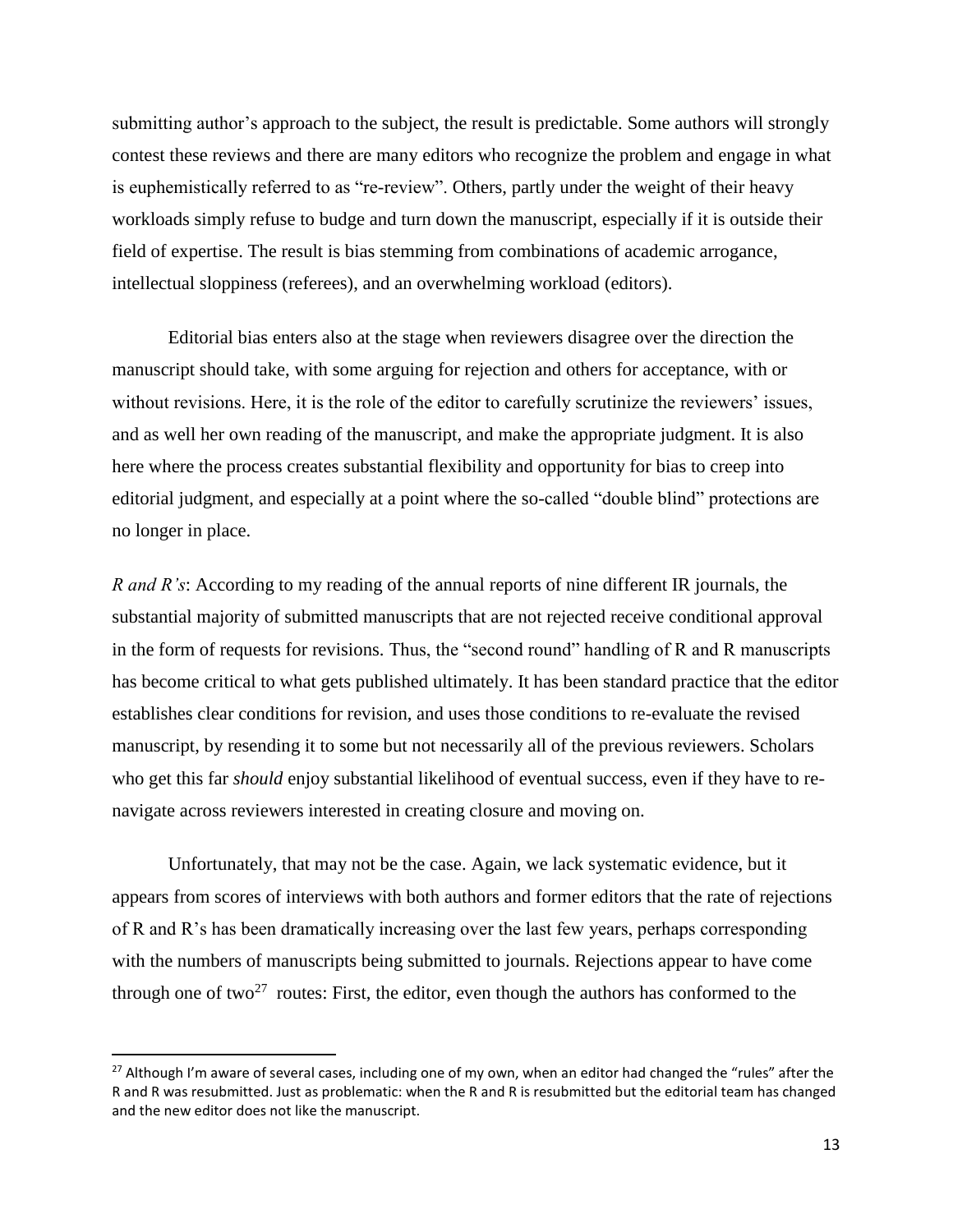editorial requirements, has decided that she does not like the manuscript after all. Second, the editor sends the manuscript back to the most critical reviewer, who is still not satisfied, and had not participated in delineating the conditions that the editor had sent to the author. In either case, an author who had faithfully fulfilled the editor's requirements for changes to the manuscript now finds herself having fruitlessly invested another four to six months in this process.

*Replication capability*: It has been a positive addition to author requirements that final acceptance comes with the additional requirement to provide replication materials for those engaged in quantitative research (and there is a strong movement to require the same for qualitative evidence as well). Such a requirement in principle reduces the likelihood that the empirical analysis is falsified and it also offers the academic audience opportunities to expand on extant findings in the literature. That is, if we can assume that the replication materials are in effect available. Some journals lack the capacity to store and make available these materials and only require that authors post them on their own web pages. Other journals lack the capacity for regular maintenance of these data, and the replication files may disappear. In a recent review of 450 pieces of literature across eleven journals published over the last five years, my colleagues and I found that in some twenty percent of the cases we would not have been able to reproduce findings, either because the "do files" were incomplete or the actual data were no longer available. Some journals, in order to deal with this problem have replicated on their own the results contained in the manuscript as a requirement *prior* to granting final acceptance.

# *Journals: so how much bias?*

A colleague of mine, in the midst of a heated discussion about who was more or less privileged in our field, pulled a letter from his jacket pocket and urged me to read it. The colleague *is* one of the privileged: by any standard of judgment he is incredibly successful in the field, and he has been well rewarded financially. He has a vast array of publications and has one of the highest citation rates of anyone in IR. His reputation is well established and he carries power and authority among his peers. He is innovative and thoughtful. He makes any list of the top ten most influential scholars in our profession. The letter from the editor of a top twenty journal listed in Table 1, read (and I paraphrase to protect everyone's anonymity): "As long as I am editor of this journal you will never publish here!" My colleague indicated that the letter was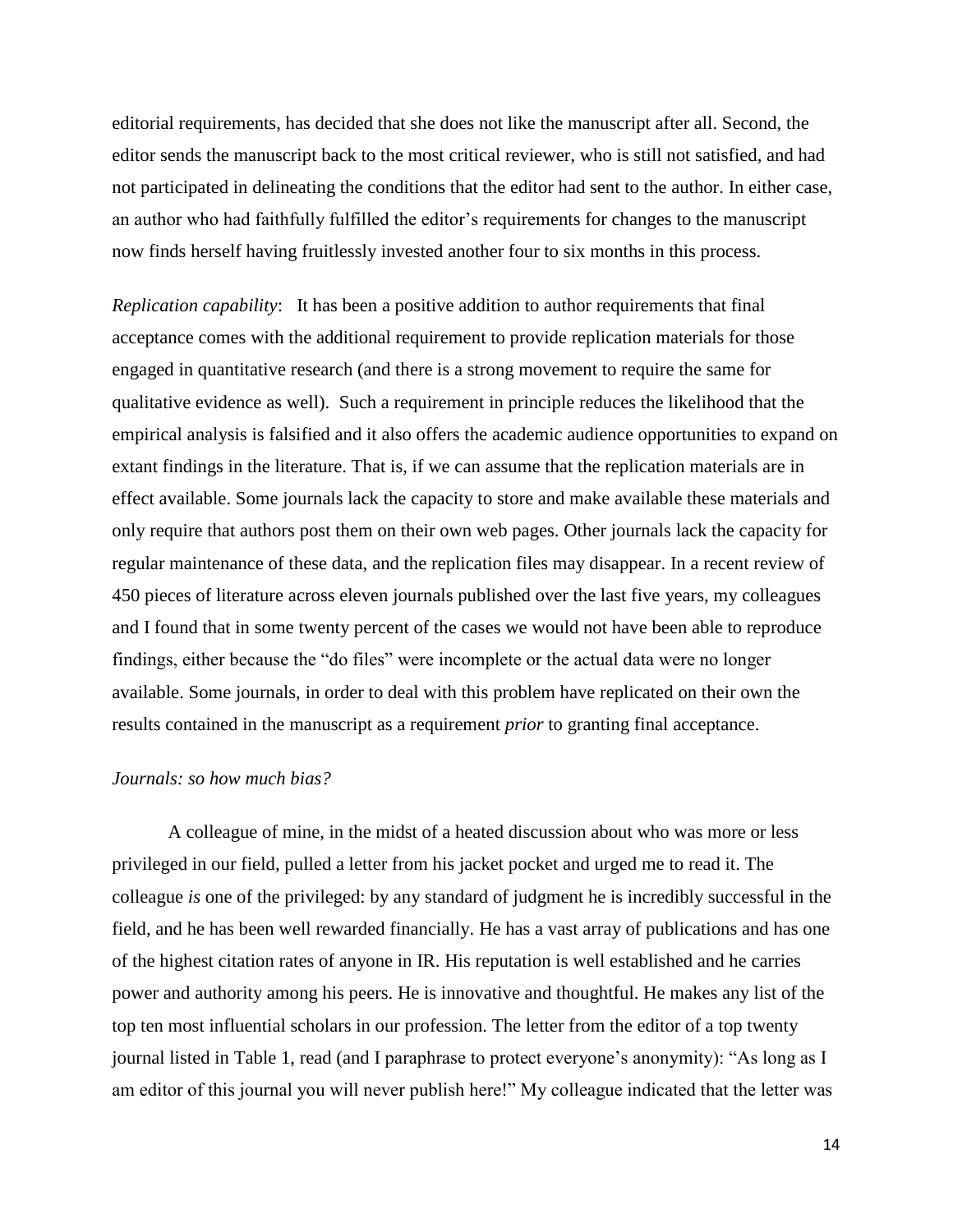correct: despite his numerous requests to have his manuscript *reviewed*, the editor refused, disliking his theoretical orientation and approach to evidence, although I suspect that there were personal issues surrounding the editorial decision as well.

I use this case to indicate a number of issues about bias. First, it hits not only those who are junior, who challenge the established and the orthodox (after having worked with some seven thousand scholars across more than 100 countries, I no longer know what today is orthodox), or who lack influence or reputation in the profession. If this kind of a response can occur to a colleague at the top of the profession, then one should justifiably worry about those without influence, reputation, or those who are challenging "orthodoxy".<sup>28</sup>

Second, while I recognize that a single case is very far from constituting systematic evidence, it is instructive precisely because we lack such systematic evidence. I have no doubt that more than half of the journals listed in Table 1 exercise meticulous editorial judgment and many editors work extremely hard to solicit reviewers who would make professional assessments of submitted works, while some of the others less so. Yet, and given the importance of the process to both the field and the individuals who work in it, this judgment on my part is no more than an impressionistic assessment, lacking evidence. Ironically, the so-called double-blind process prevents such systematic evidence from being developed. So, we are thrown back to mentioning individual cases and peer discussions by submitters, discussions that may be heavily influenced by rejection, which in turn may or may not have been deserved.

Third, perhaps the most striking point about the "letter" example is that there are editors of significant journals who think nothing of putting into print their arrogance and bias (just as there are many other editors who shudder at the thought of committing these sins). This point raises another about the governance of journals (discussed below) and how much of it is appropriate for the field.

 $\overline{a}$ 

 $28$  This is likely to be a far greater problem in the social sciences where there is substantial contestation over theory and method than in the natural sciences; such differences are reflected in the far higher rejection rates of submitted manuscripts in the social sciences. In IR and political science, a high rejection rate for a journal is typically used as a measure of the journal's salience as a research outlet. Yet, the number of papers even in the more established fields that have been initially rejected, only to become major contributions to a discipline's knowledge base, are substantial (Campanario 1995).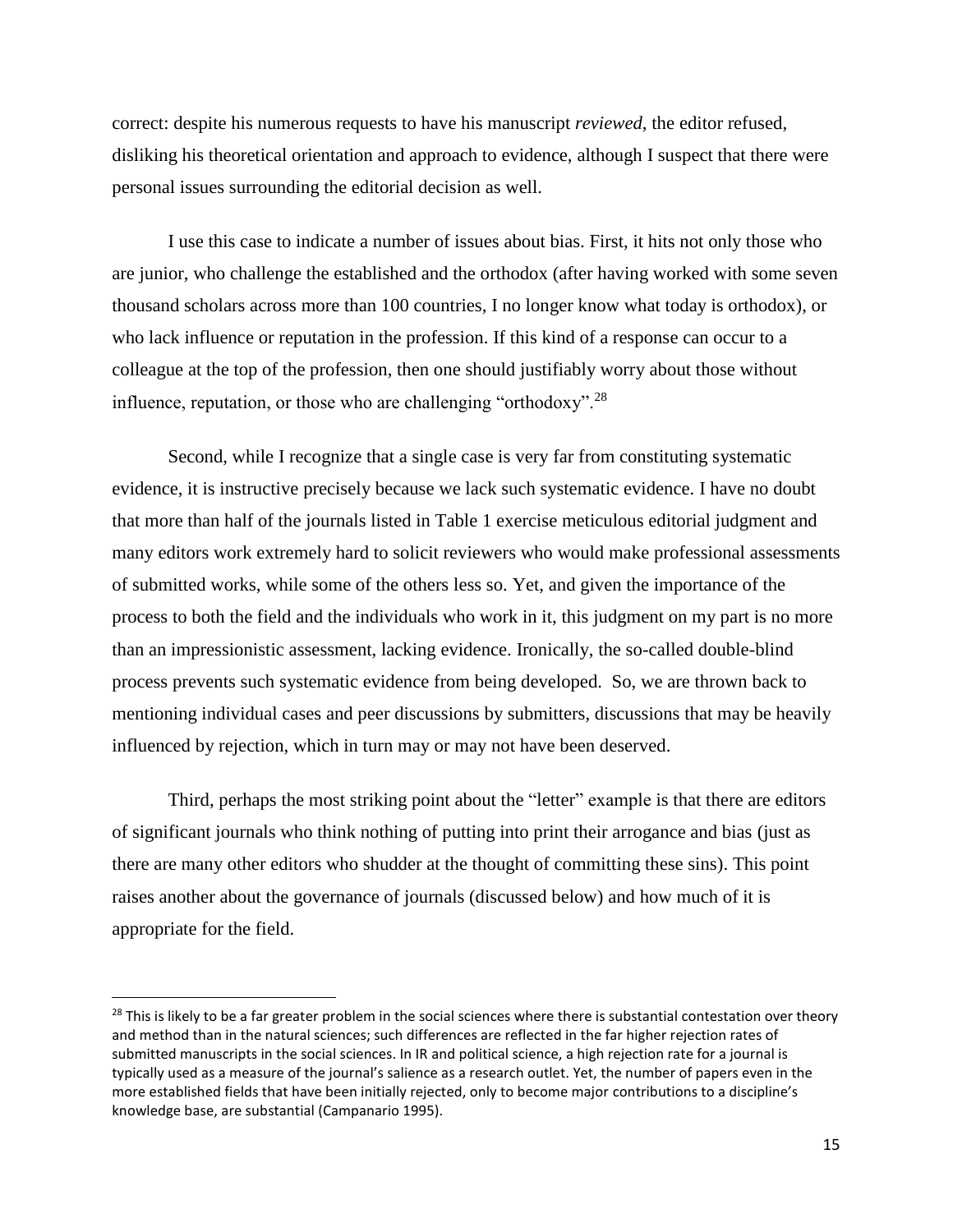So, how much bias? What we can gleam from the discussion of the process through which we publish in journals is four-fold. First, there are ample *opportunities* for bias across the steps involved from submission to judgment, stemming from either editorial direction or the nature of the reviewers being utilized. Second, some bias is likely intentional but it just as likely to occur as an unintended consequence of the structure of the workload and academic training,<sup>29</sup> both for editors and reviewers. Third, given the consequences of editorial decisions for both the academic enterprise and those who labor in it, we know amazingly little about how much distortion there is in the process and about the governance mechanisms used to insure quality and fairness. Fourth, the changing nature of publications, especially from print/hard copy to electronic formatting of journals<sup>30</sup> *should* be reducing the "tyranny of limited journal space", and allowing for more diversity of published materials. Whether or not that is the case is worthy of additional inquiry.

#### *A modest suggestion*

 $\overline{\phantom{a}}$ 

In one form or another, the peer-review process has been utilized since the  $17<sup>th</sup>$  and  $18<sup>th</sup>$ centuries (Lee et al. 2013). Presumably, its critics date from around the same time. The numerous objections raised about the modern process are not easy to dismiss, prompting one observer to suggest that peer review is more of a process of *faith* rather than a scientific procedure through which we find evidence of quality (Linkov, Lovalekar, and Laporte 2006). As with all else in life, there is no single, silver bullet to address all the issues raised by such critiques. It is also the case that there are other alternatives to the double-blind peer review model available, but they are fraught with a difficult range of problems that can exacerbate bias even further and/or are made impractical by requiring the involvement of a far larger numbers of

<sup>&</sup>lt;sup>29</sup> A classic warning that runs through much of the literature on peer reviews, and as well discussions between submitting authors, revolves around the propensity for our colleagues (at least those of us who have been trained in North America, but I suspect that this problem is far more geographically wide-spread) to generate more selfworth by deprecation and negative critiques than positive assessments. That is, after all, how most of us have been trained: to be professional critics.

<sup>&</sup>lt;sup>30</sup> For instance, over ninety percent of ISA's members opt for electronic copies of journals. Most libraries are now also opting for electronic versions of journals. Previously, the costs of hard copy production, including shipping costs, required limiting journal space; while there are still costs today to having "extra pages", they are primarily due to copy editing costs, but increasingly those are now also borne by editorial teams and authors.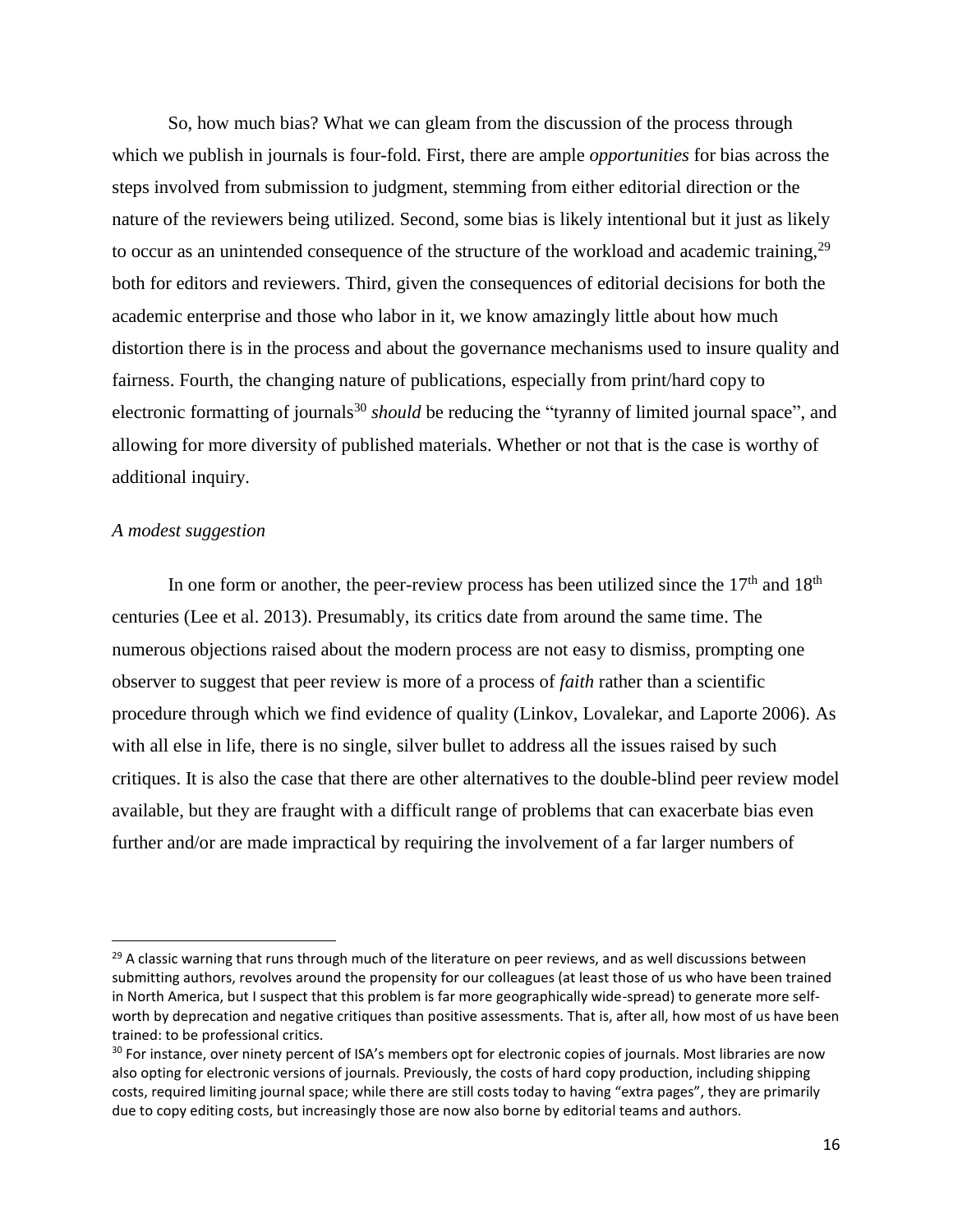scholars than those volunteering now to assist in the evaluation process (Lee et al. 2013, Suls and Martin 2009, Ware 2008).

With all that in mind, my modest proposal is that the present system of journal judgment through double-blind reviews can be strengthened by stronger, and by more transparent governance, a governance that makes explicit the potential biases that such a process can accommodate and, through oversight and the public display of evidence, shine enough light on the process to minimize bias. Journals can be accountable to one or both governance mechanisms: an editorial board, and in the cases of associations such as ISA, a publications committee and a Governing Council that provides additional oversight on the journal(s) activities. What I propose below is plausible to achieve whether the governance mechanism is an editorial board or an association, albeit an association with substantially more resources can pursue these steps more vigorously.

To some extent collective governance and transparency over a double-blind peer review process is a bit of an oxymoron as it runs into two problems: editorial autonomy and anonymity of submitters and reviewers. Yet, by shining a clear and consistent light on general practices as opposed to specific judgments, it can make a substantial difference in minimizing bias.

How? Oversight mechanisms (such as editorial boards and associational governance mechanisms) need to highlight specific areas where bias may enter, and generic conditions under which bias may lurk. I suggest the following:

- 1) Desk rejections: where desk rejection rates are high (e.g. some threshold in excess of 20 to 25 percent) editorial boards should periodically conduct random sample audits to determine if there is potential bias in removing certain types of manuscripts from reviewer scrutiny, based either on theoretical or methodological orientation.
- 2) Reviewer selection: editors need to provide annual, systematic evidence of the types and numbers of reviewers solicited, including evidence on potential bias in reviewer selection: lack of gender, theoretical, methodological, geographical, or nation-state diversity.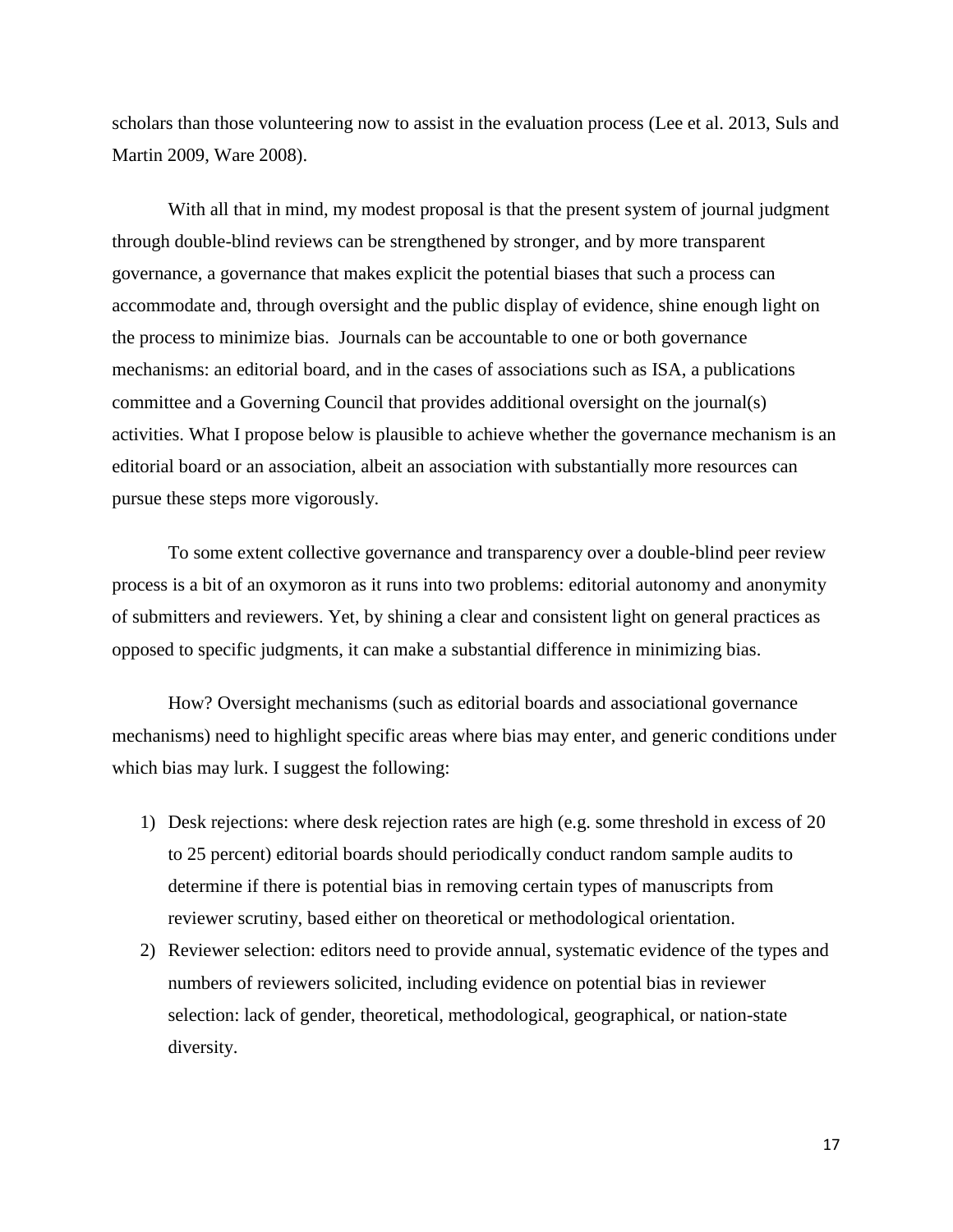- 3) Rejection/acceptance types: reviewers and editors *could* favor senior scholars over junior scholars, men over women, scholars from prestigious institutions over those from less prestigious ones, those from North America and Europe versus the Global South, those with certain types of theoretical or methodological orientations, or those who challenge the extant literature. In each of these cases, a systematic accounting of aggregate numbers regarding submissions versus acceptances can shine a light on potential biases, either at the editorial, or reviewer level. None of these data are actual indications of bias, but they are suggestive of patterns that should be more carefully monitored both by editors and governors.
- 4) The disposal of R and R's: a systematic accounting of the percentages of R and R's finally rejected, along with the reasons for those rejections can create sufficient transparency to allow governors to assess whether or not such commitments by editors and authors are being fairly processed on the journal's side.
- 5) Outreach functions: where disparities exist in the categories indicated above, it becomes incumbent on governors to request editors to take affirmative steps to seek to remedy substantial imbalances. For instance, if there is a gender imbalance regarding reviewers or submitters, editors should be asked to engage in outreach efforts to recruit more authors and manuscript reviewers through their editorial boards and through direct contacts at conferences.

There are several additional steps that can be added to this list. I use the five points above as examples of the more general notion of seeking to identify potential bias, and then requiring editors to provide systematic information, which in turn can allow governors to oversee the progress of the journal. I have no illusion that such steps will either eliminate bias in journal manuscript evaluation or that the perception of bias will be dramatically eliminated. Nor do I have any illusions that this proposal will not further burden editors and governors; both groups have more than enough work to do. However, the light of transparency is a strong one; it allows governors, if they exist and care to pursue their roles, to question and prod without interfering in either editorial autonomy or the anonymity of the double-blind process.

Ultimately though, the most important oversight is at the beginning: choosing wisely and carefully in the selection of an editor and the editorial team. We need editors who a) exercise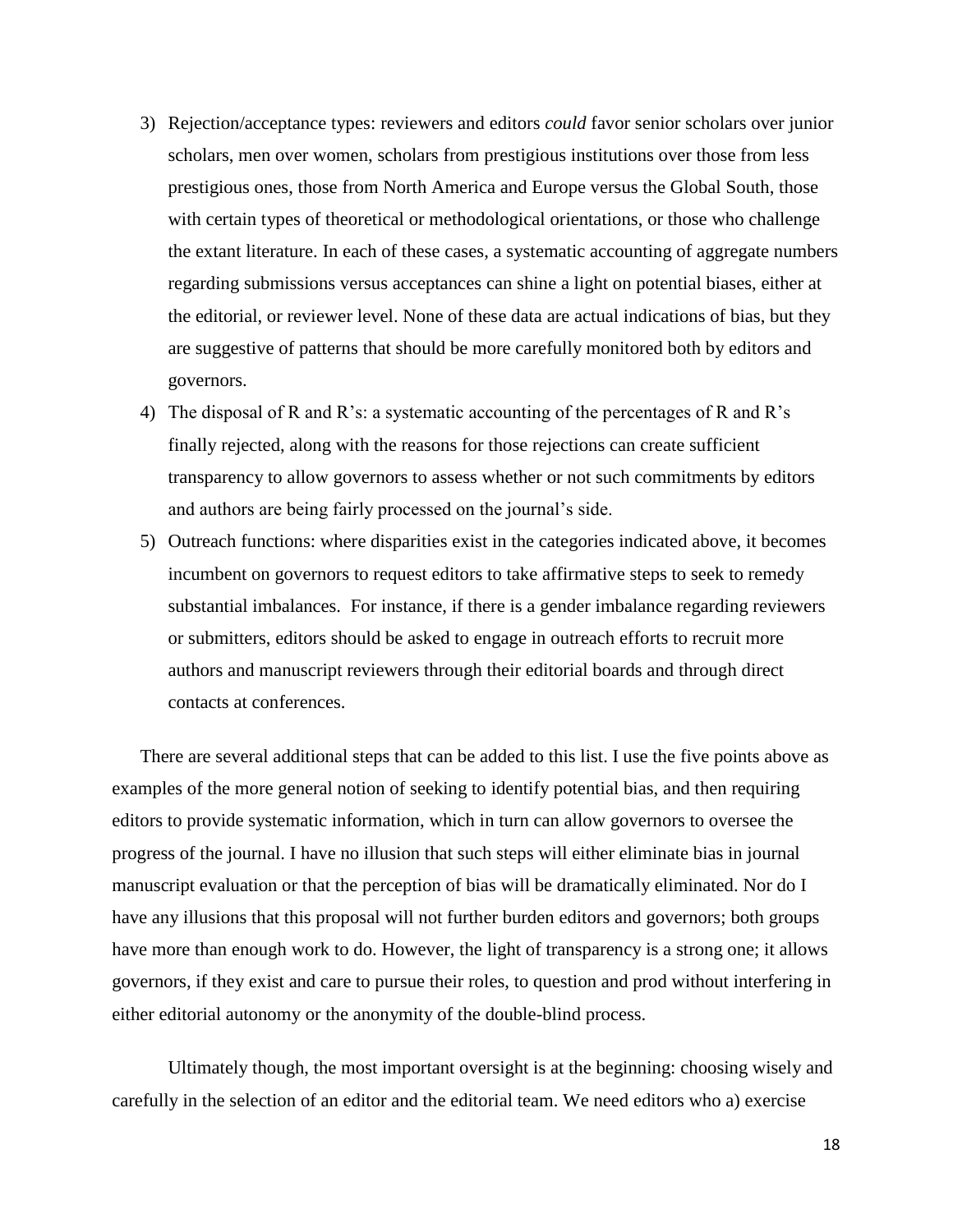high standards of scholarship and seek reviewers with similar standards; b) are willing to entertain theoretical and methodological approaches different from their own and seek reviewers with a similar outlook; c) are sensitive to the range of biases that may enter the review process, seek reviewers who are sensitive to them, and are willing to assertively monitor such possible biases; and d) are willing to make the substantial personal and professional sacrifices through their editorial tenure that are required to accomplish these steps.

The judgment about the lead editor is critical to this process. However, we should perhaps recognize that the field has grown so complex, and so diverse, that no single editor can create the needed oversight to the broad range of subjects and methods being submitted. She needs a strong, diverse, and highly competent team of associate editors who can complement her skills and collectively provide the diversity of knowledge and familiarity with the field that perhaps no single editor can. The tough, critical assessment in evaluating a potential editor by governors should be complemented by the same critical assessment of the editorial team that the lead editor offers to bring to the process.

My experience with ISA suggests two issues in particular about this problem. First, too often the editorial "team" (below the lead editor) promised for the journal changes once the team has actually been awarded the journal and across the team's tenure cycle. Second, the initial evaluative spotlight still tends to focus primarily on the lead editor and not sufficiently on the entire team.

I recognize that it is difficult for governors to make these judgments about potential editors and their "team" during the selection process. What does help is to make these criteria explicit and to invite those applying to clearly address how they will pursue each of these components. Then, in combination with an annual oversight function, it is hoped that the issues raised in this essay can be minimized.

Finally, we need to pay some attention to the reward structure (or its absence) pertaining to both editors and reviewers. We need to insure that editors who take up these tasks are recognized fully for their work by their home institutions through editorial boards or associations making overt efforts with the editors' home institutions to recognize their contributions to the scholarly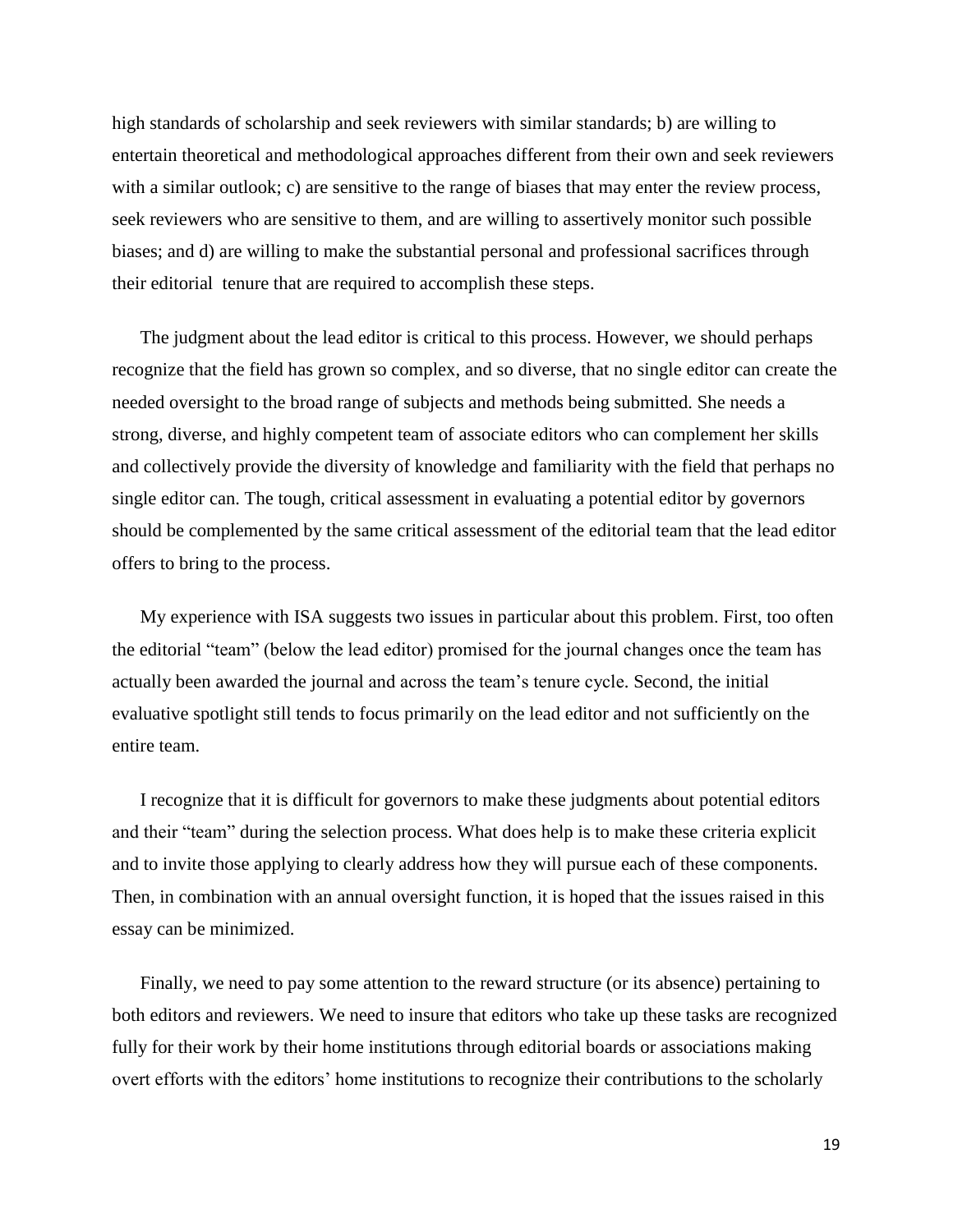community, the time and effort it takes to do the job well, and the sacrifices the editors make regarding their own research agendas. We also need to provide editors with sufficient resources so they are not overwhelmed. Their resources are generated typically from one or more of three sources: the home institution, the publisher, and/or the association/editorial board. Ironically, all three sources are simultaneously interested in seeing the journal succeed, and investing as limited a set of resources in its operation as possible.

Likewise, we need to create special recognition, both in the field and in their home institutions, to reviewers who do their jobs well. There ought to be a large, "all-star team" of reviewers in international studies: people who spend much time and energy engaged in excellent reviews, and do so as untainted by bias as possible. Editors across the huge numbers of IR journals could call on these reviewers more so than others, and in turn highlight them as a group in their publications and to their home institutions. Such recognition may not pay the bills, but most of us did not decide to work in this field for its financial rewards.

# **References**

Breuning, Marijka, Jeremy Backstrom, Jeremy Brannon, Benjamin Isaak Gross, and Michael Widmeier. 2015. "Reviewer Fatigue? Why Scholars Decline Their Peers' Work." *PS: Political Science and Politics* 48 (4): 595-600.

Campanario, Juan Miguel. 1995. "On Influential Books and Journal Articles Initially Rejected Because of Negative Referees' Evaluations." Science Communication 16 (3): 304-325.

Dean, Kathy Lund, and Jeanie M. Forray. 2015. "Harry Potter in the Academy: Reviewing and Our Own Cloak of Invisibility." *Journal of Management Education* 39(6): 675-680.

Djupe, Paul A. 2015. "Peer Reviewing in Political Science: New Survey Results." *PS: Political Science and Politics* 48 (2): 346-351.

Editor's Corner. 2000. "A Letter from a frustrated author of a journal paper." *The Journal of Systems and Software* 5:1.

Hamermesh, Daniel S. 1994. "Facts and Myths about Refereeing." *Journal of Economic Perspectives* 8 (1): 153-163.